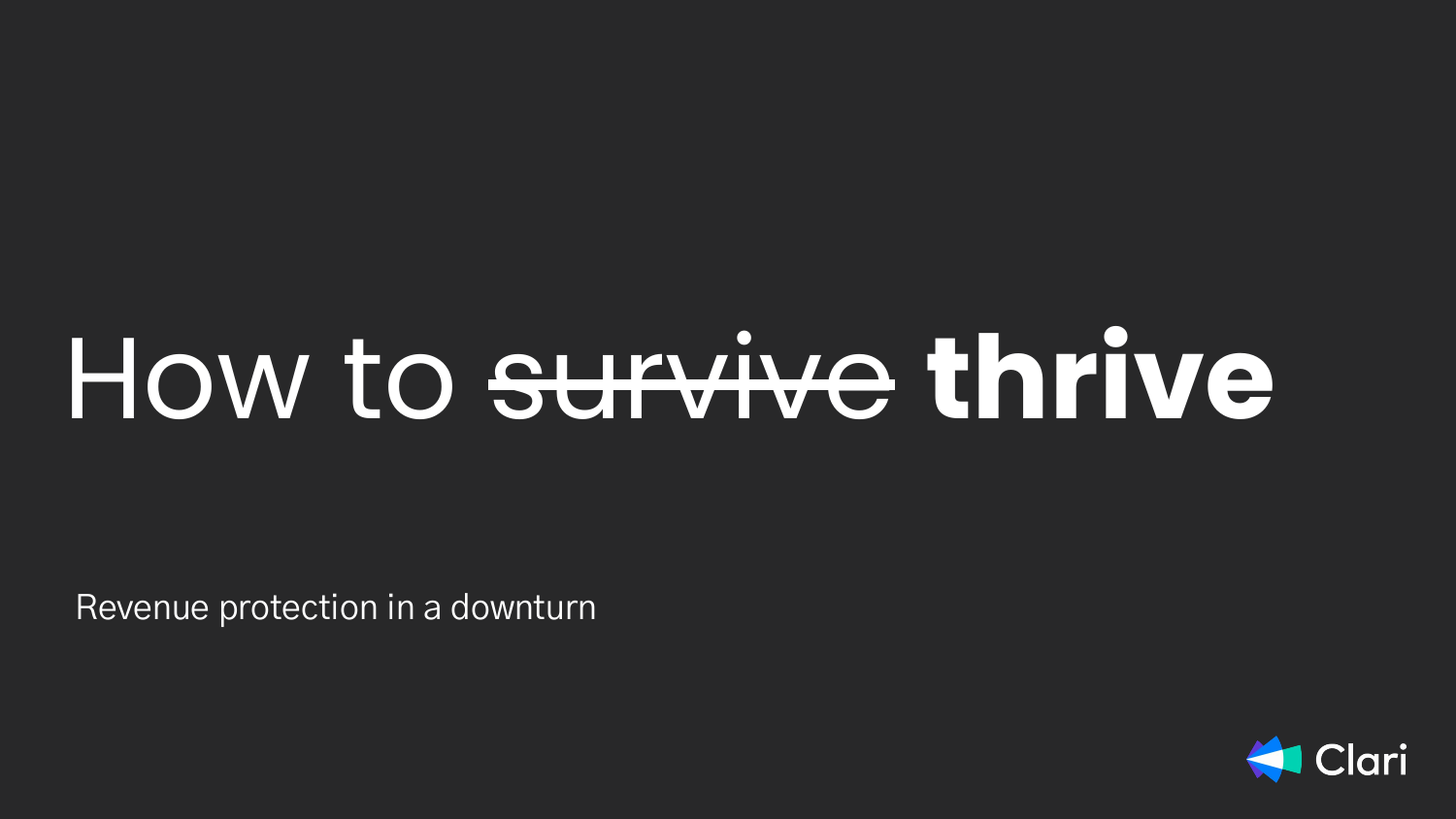# This is not another "black swan" deck telling you the sky is falling.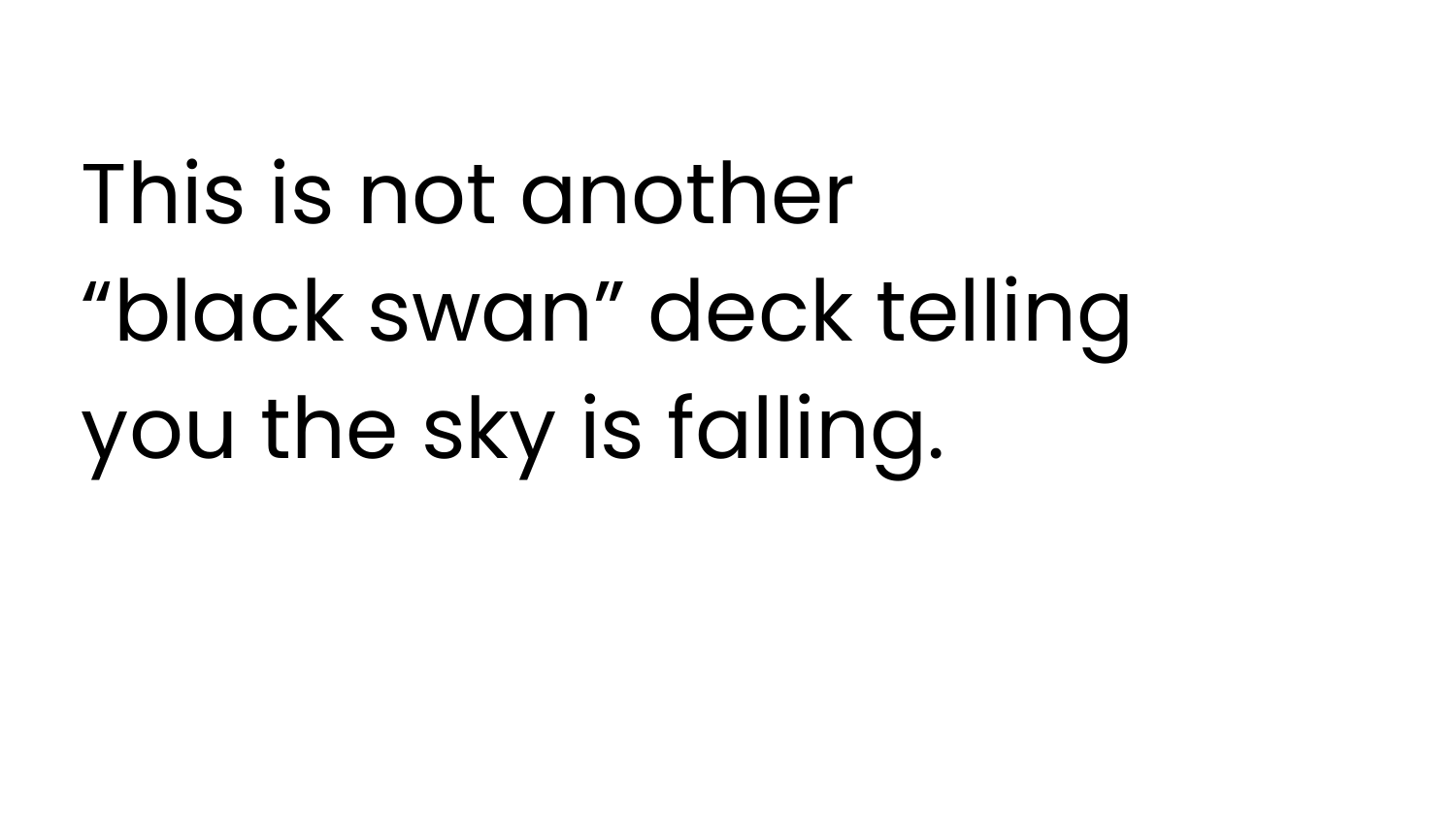Sure, a lot is out of your control — inflation, markets, war, supply chain, Covid, etc.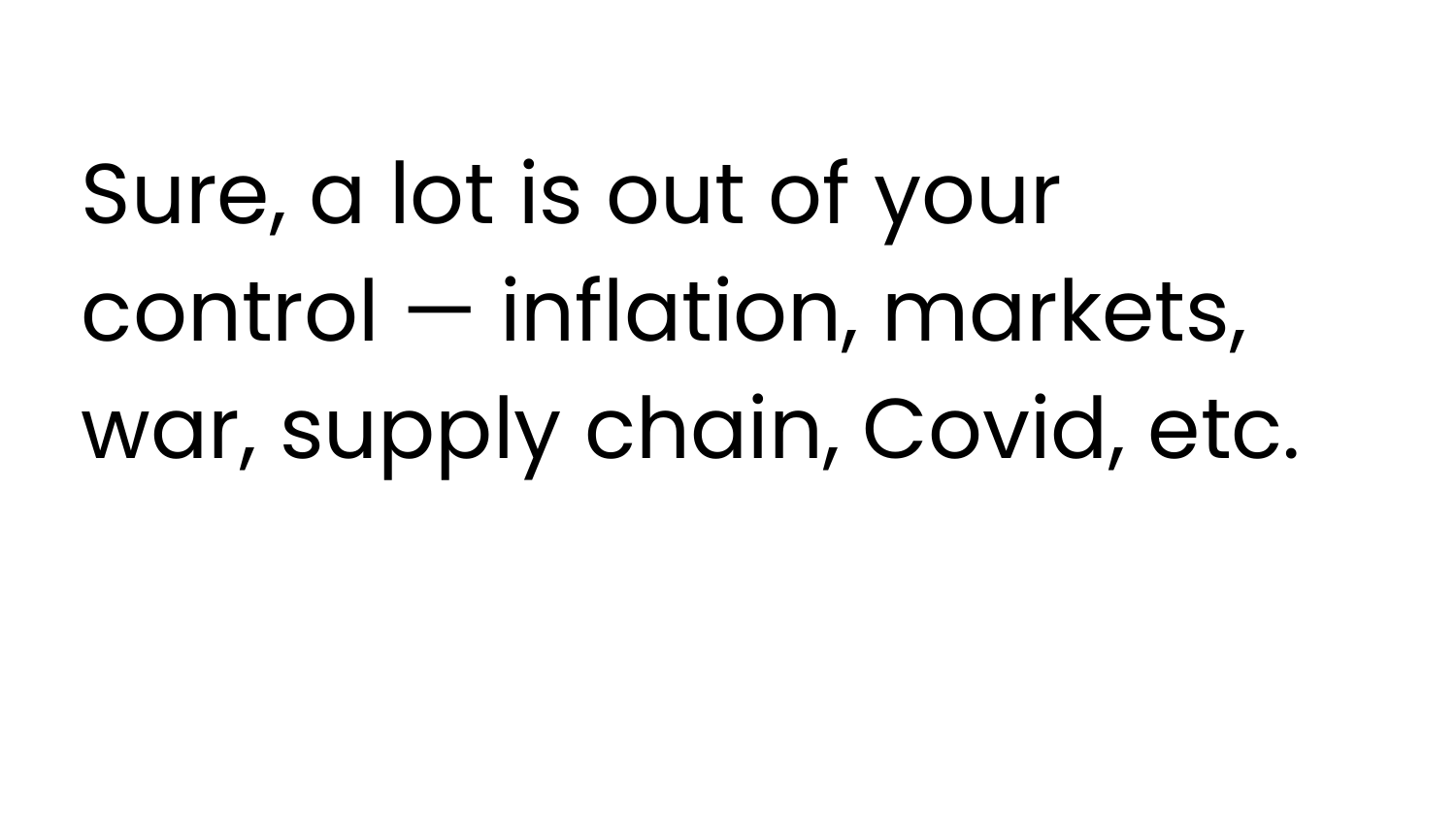### But a lot is in your control.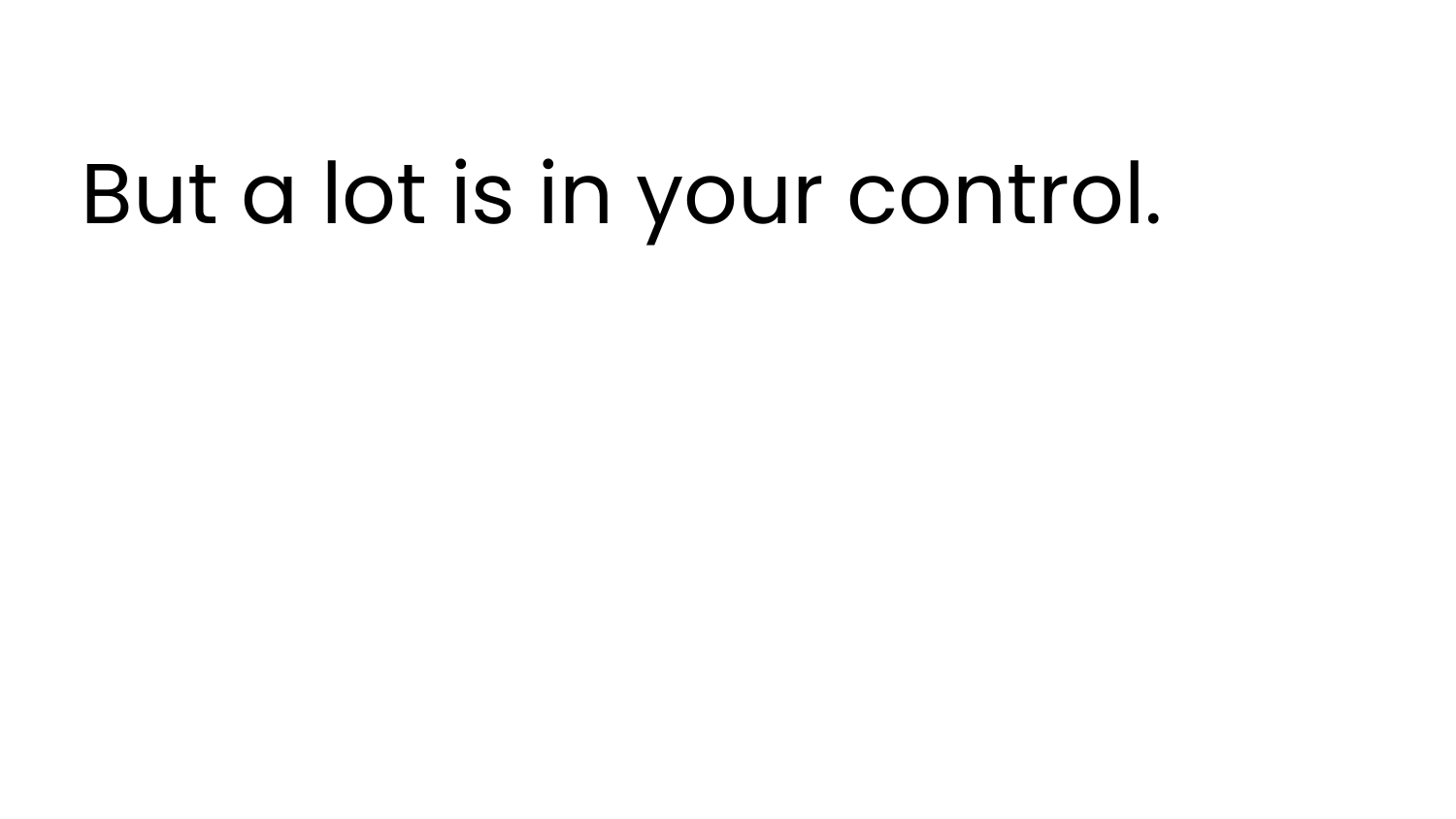Best in class companies focus on what they can control & come out stronger… **thriving**.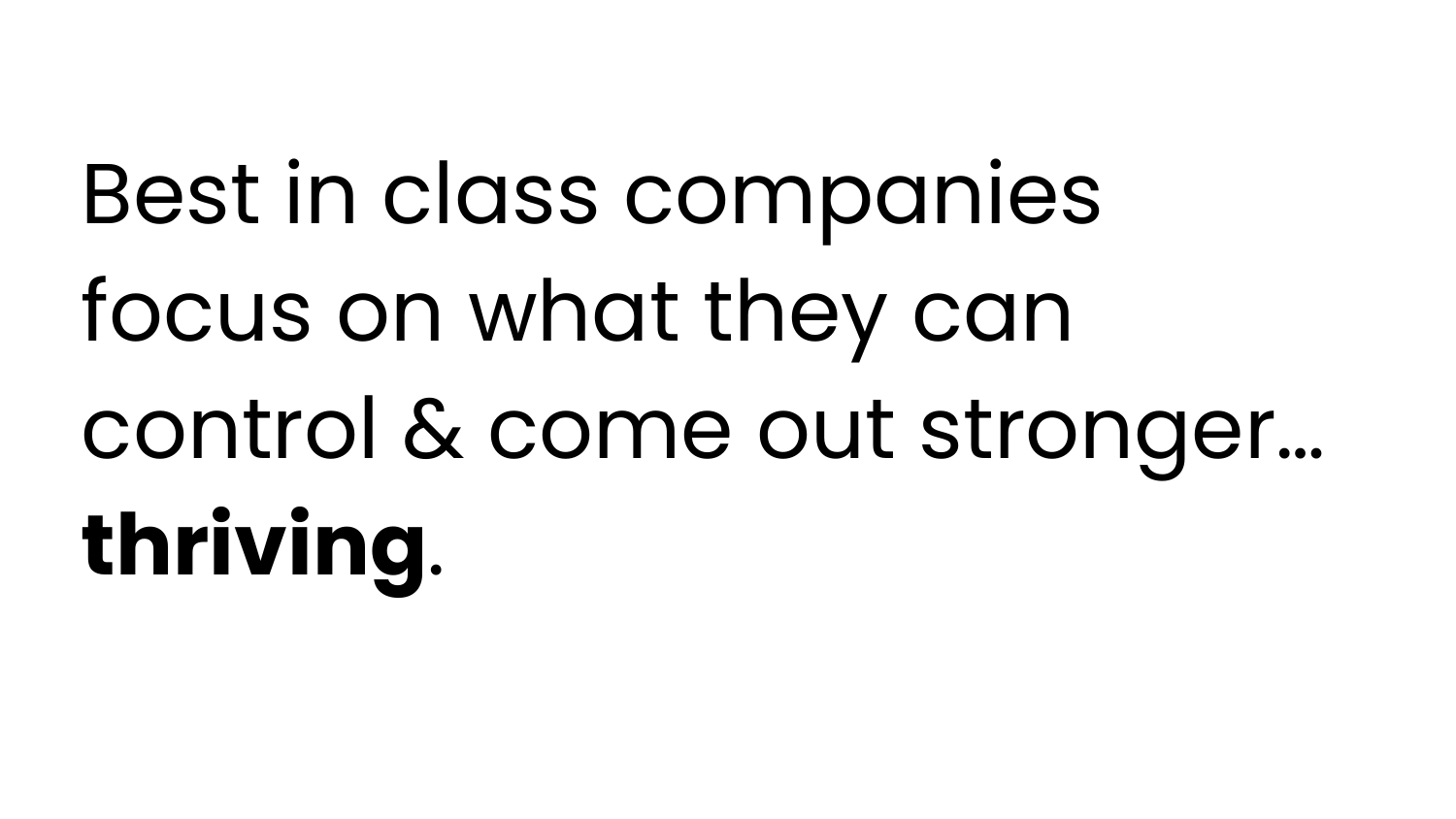

of companies come out of downturns

# stronger

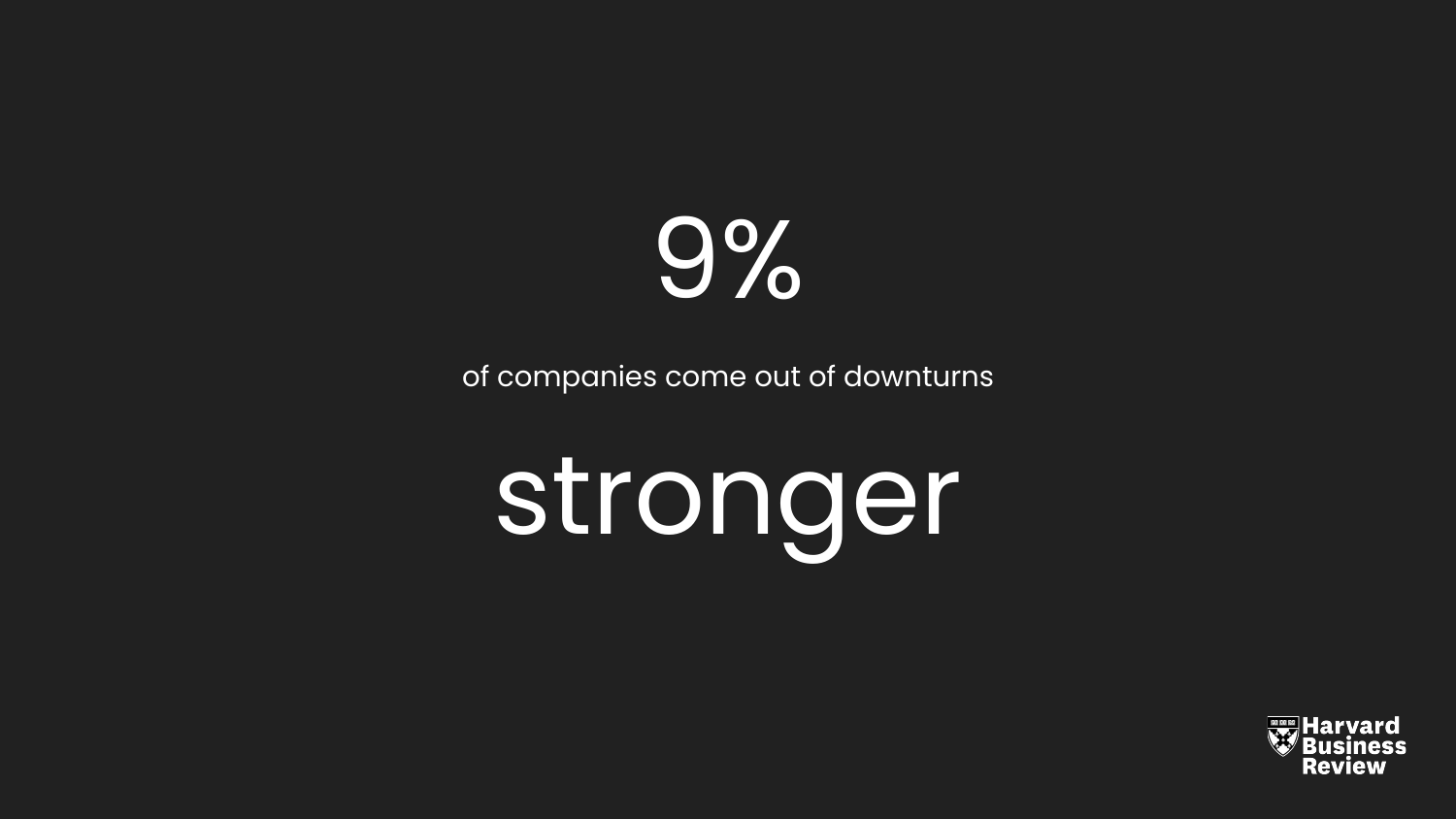### How can your company be part of the 9%?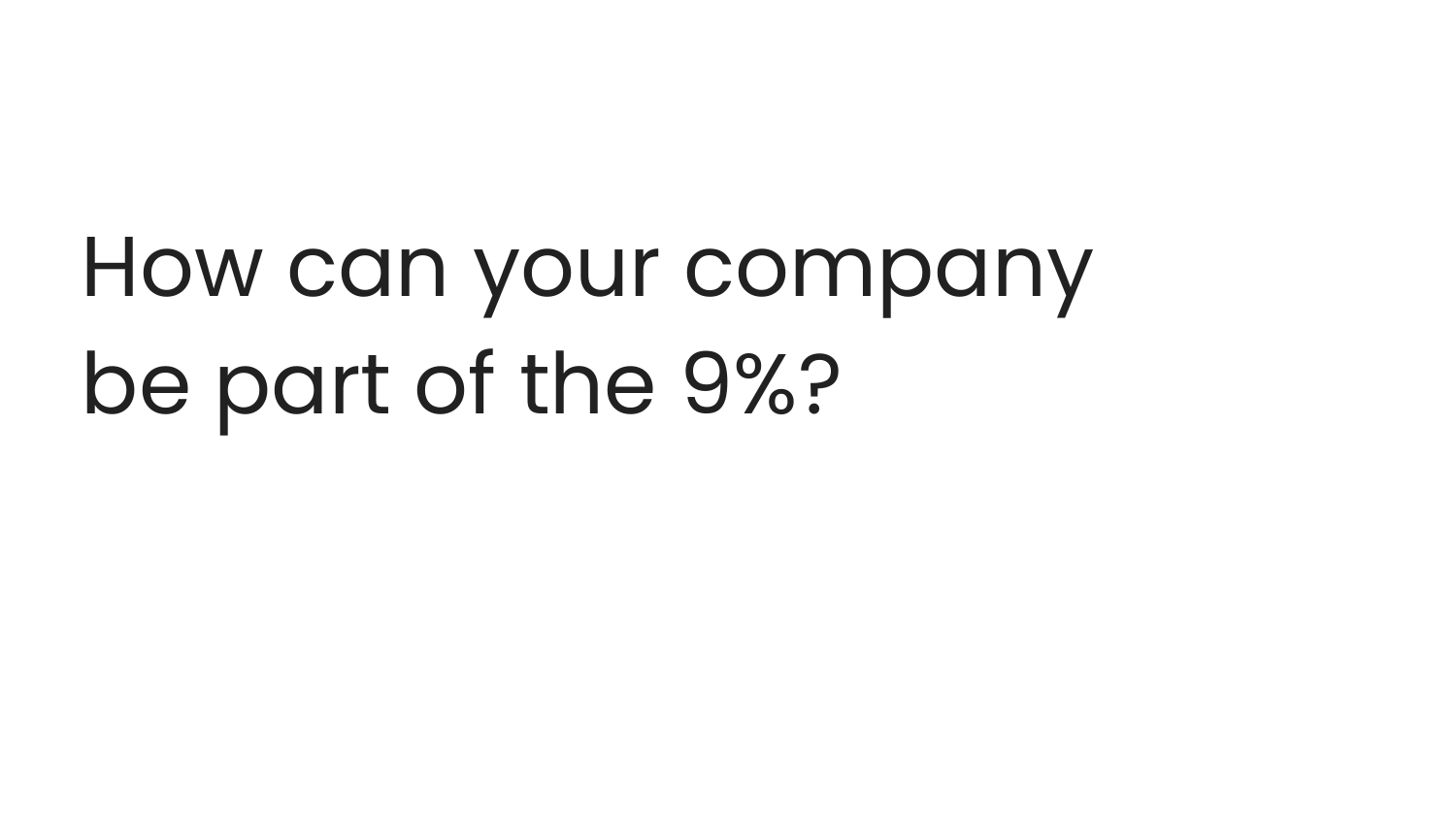# Many companies only have half a strategy.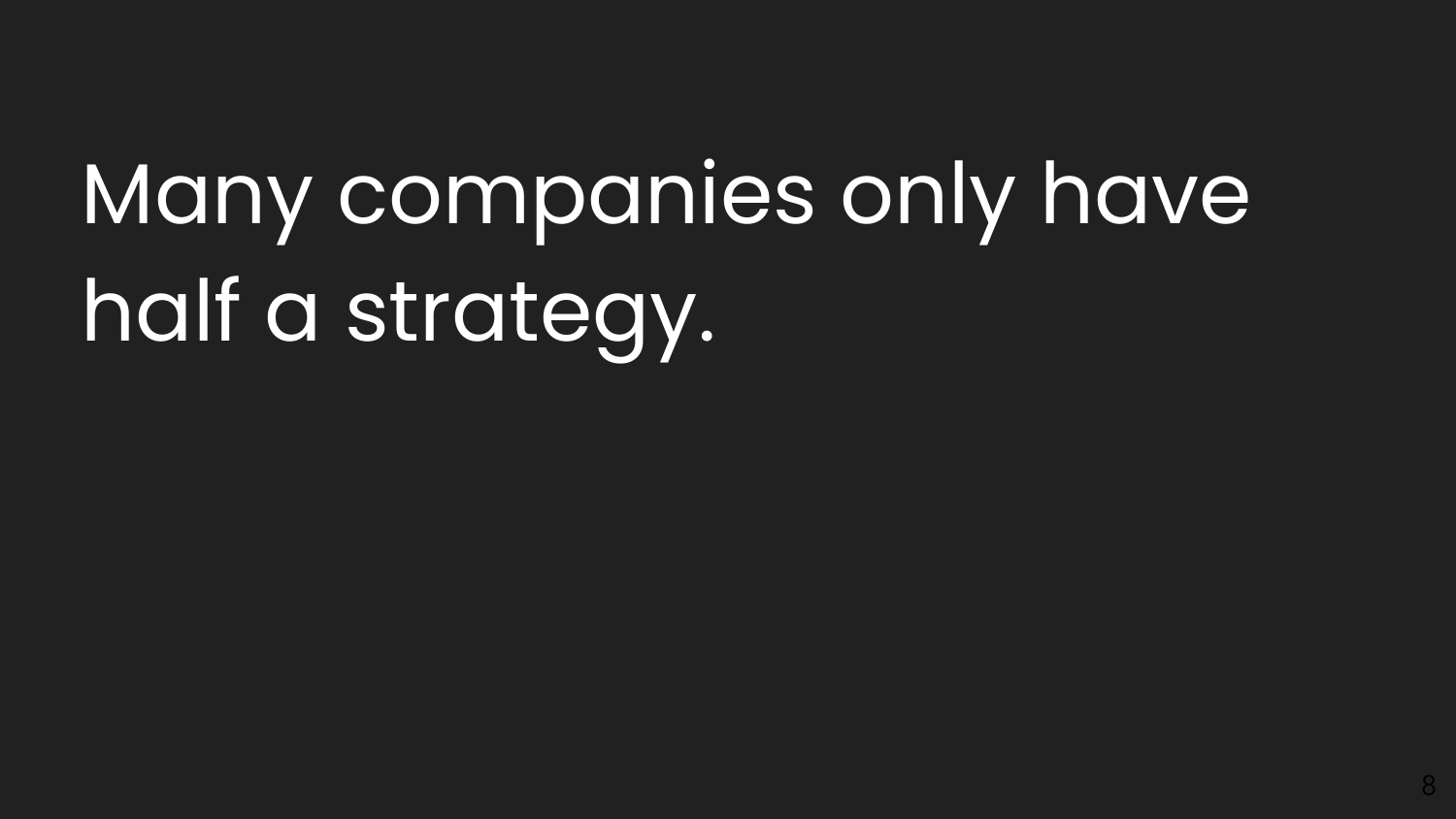# Many companies over-focus on cost-cutting.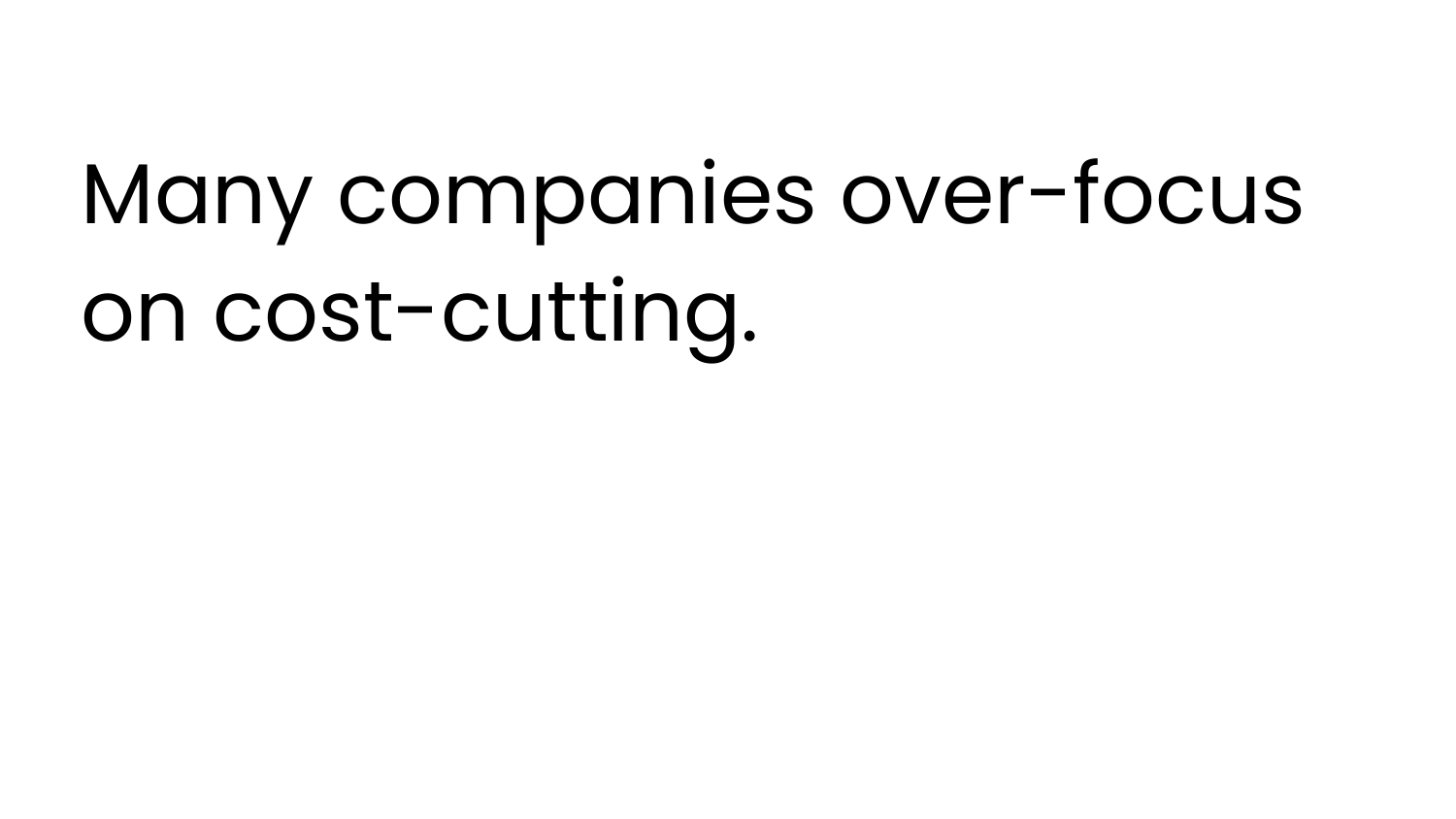# A full strategy requires mastering cost and Revenue.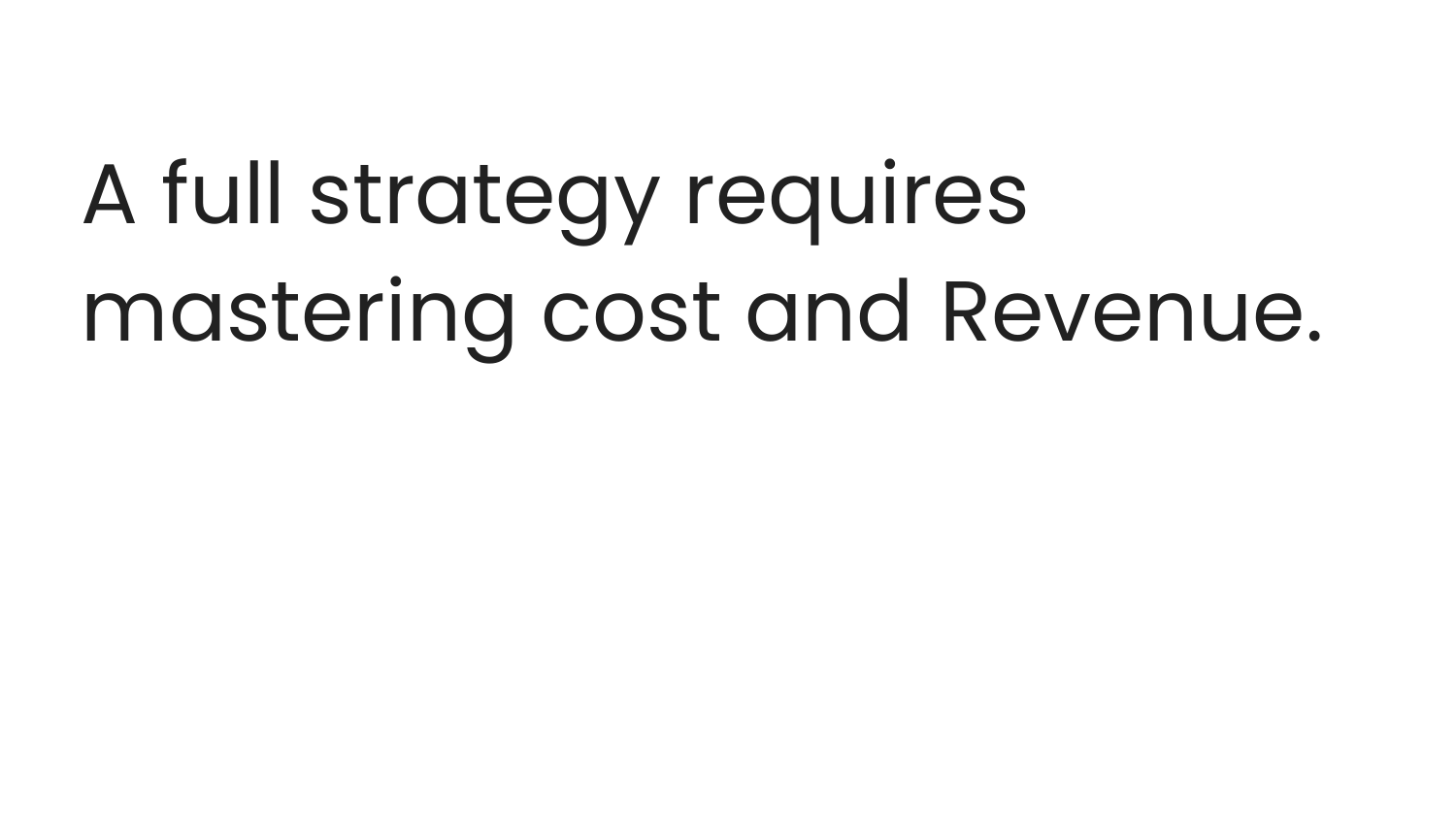### Because in tough economic times, every drop of Revenue matters.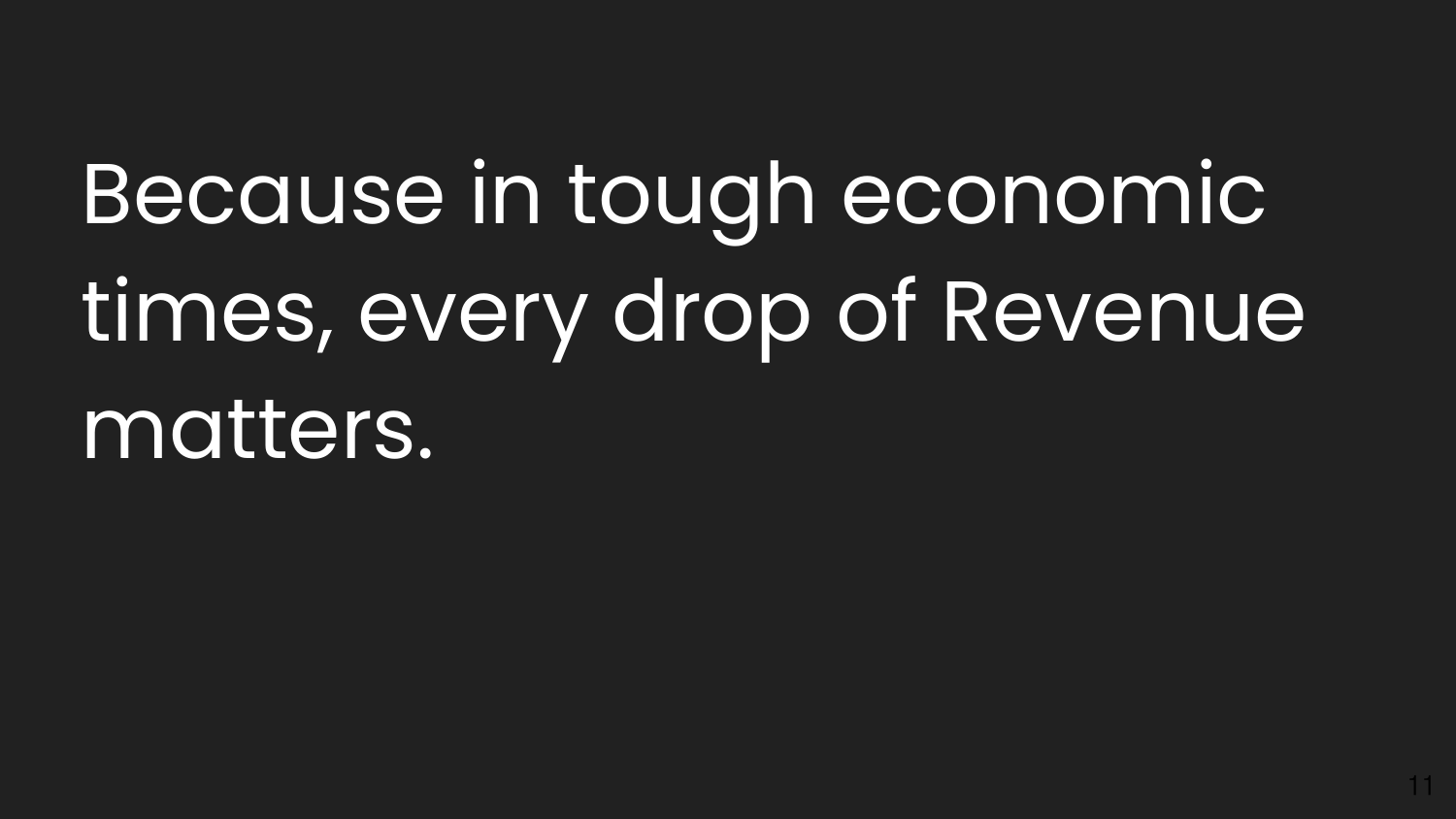# And no one ever cost-cut their way to greatness.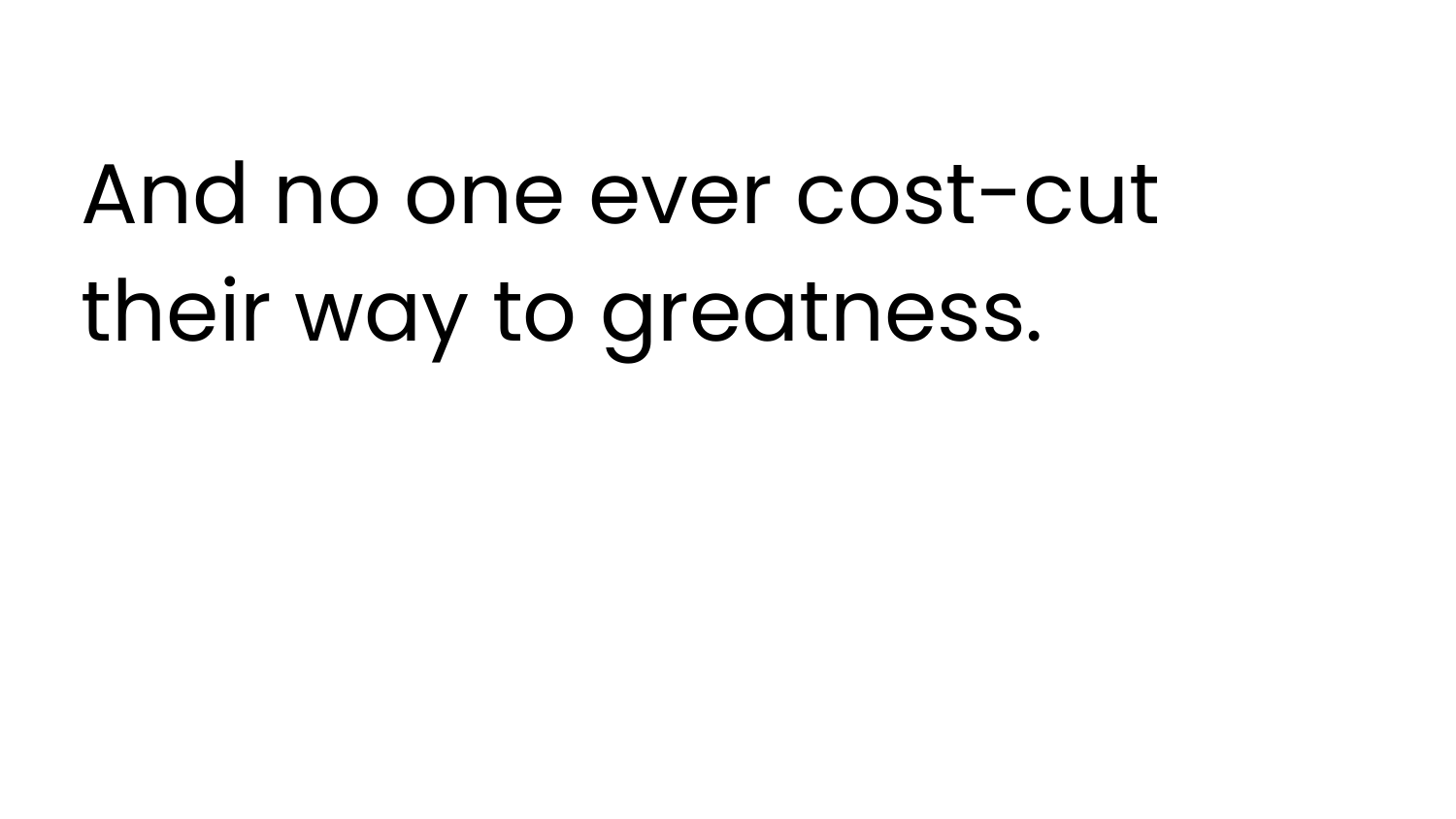What's stopping companies from mastering Revenue?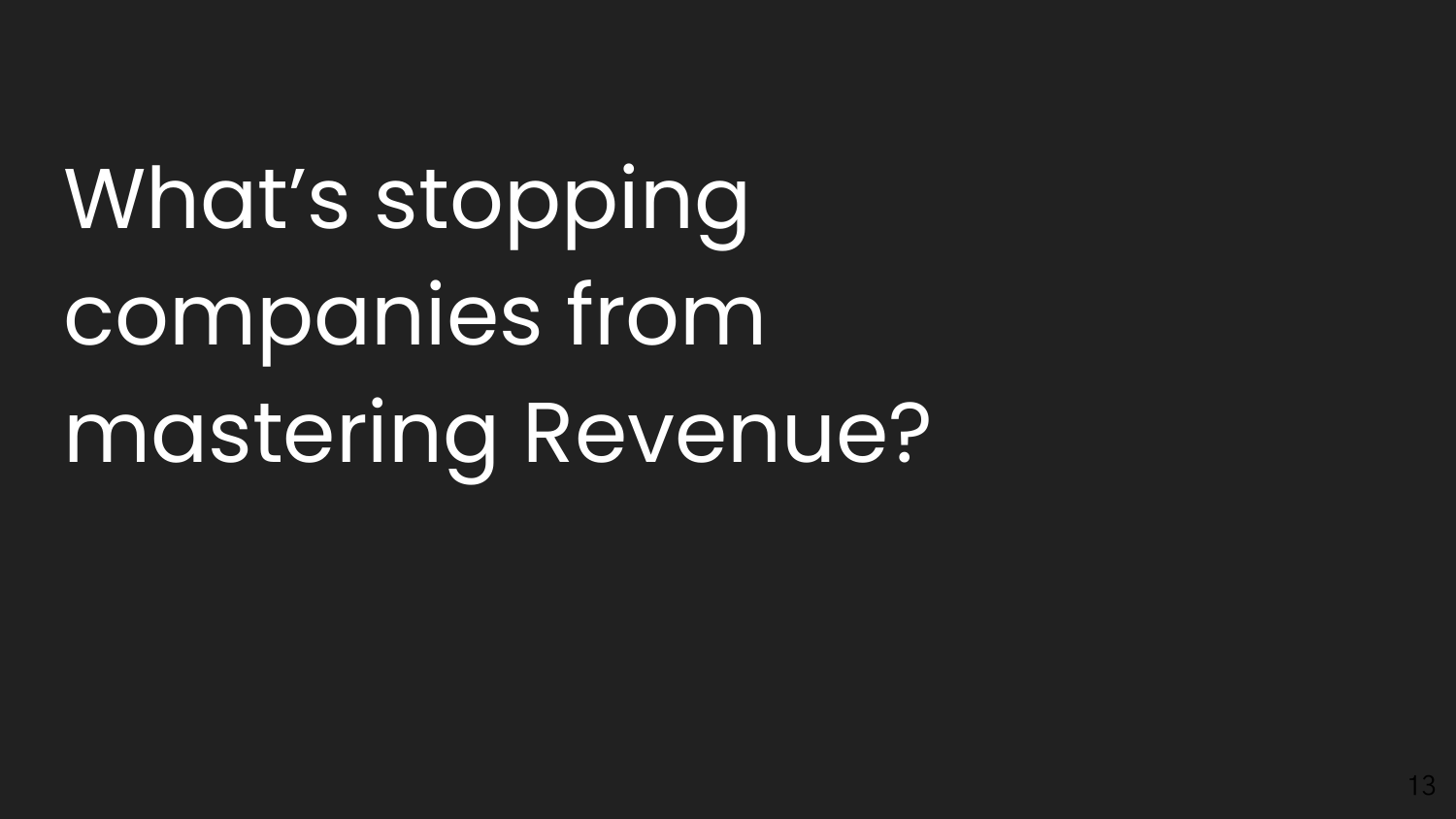



**Sales**



**Marketing**



**Customer Success**



**Finance**

#### Up to 50% of employees are revenue-critical.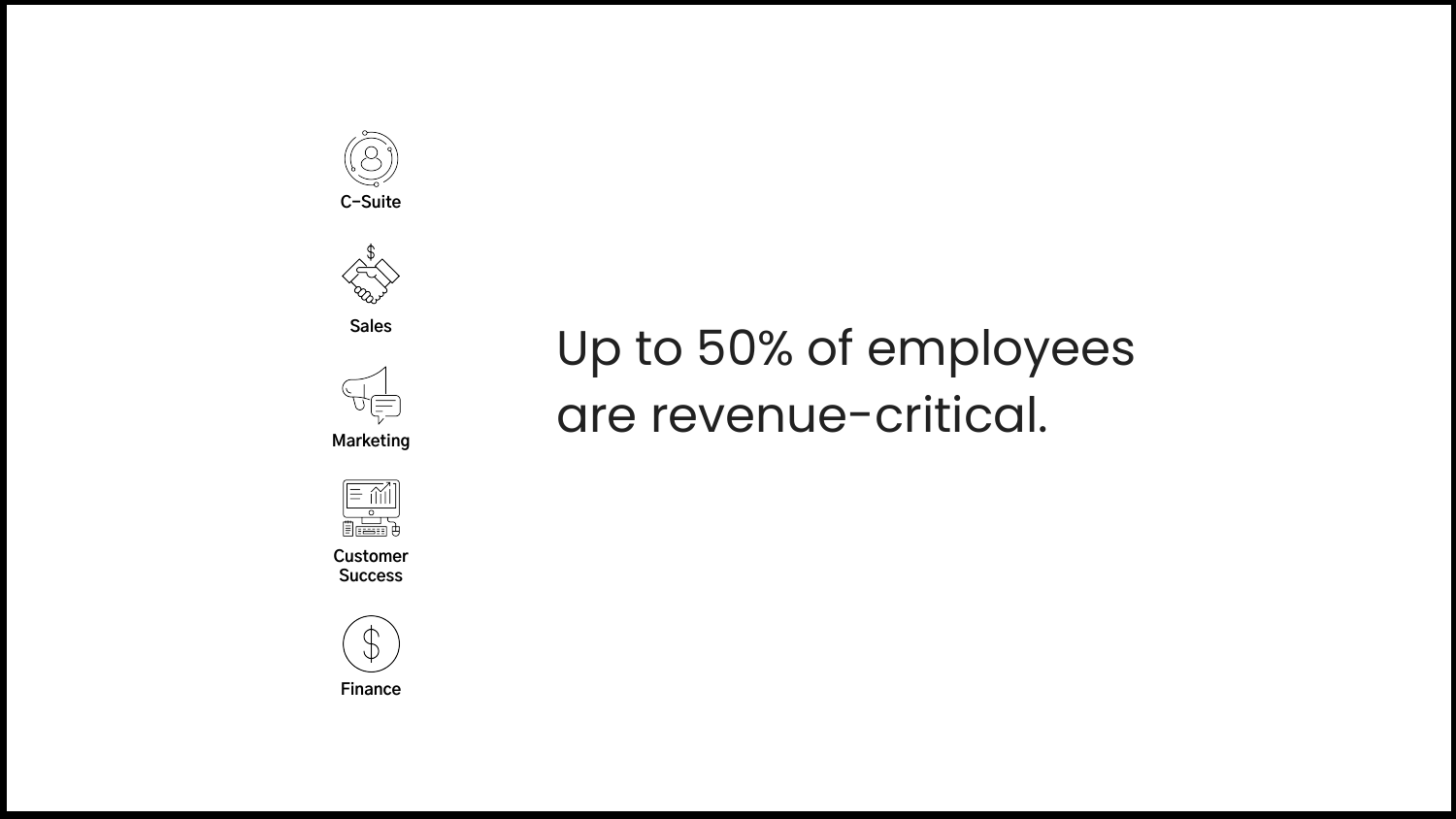

But the systems they use to run Revenue are three decades old.

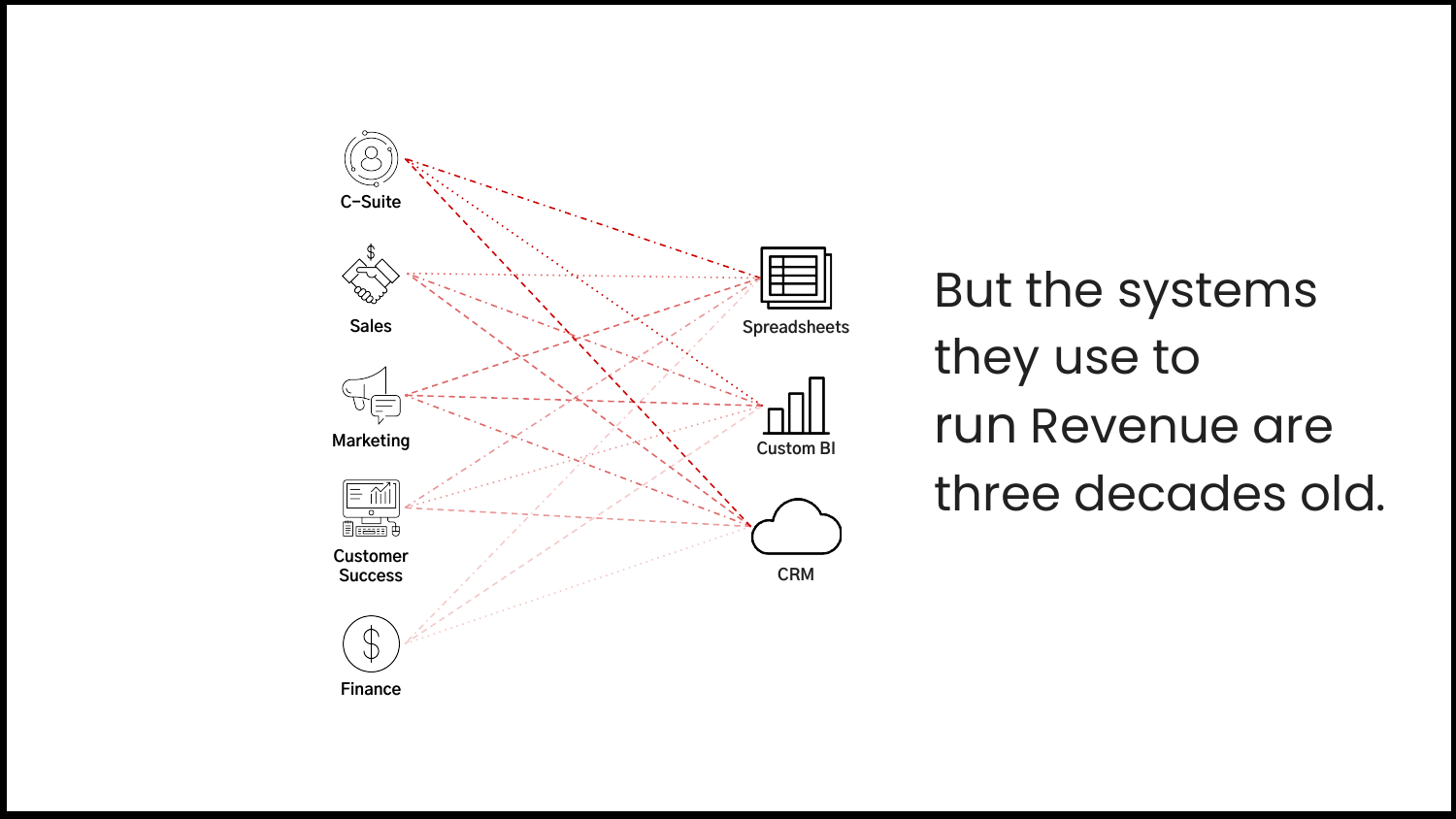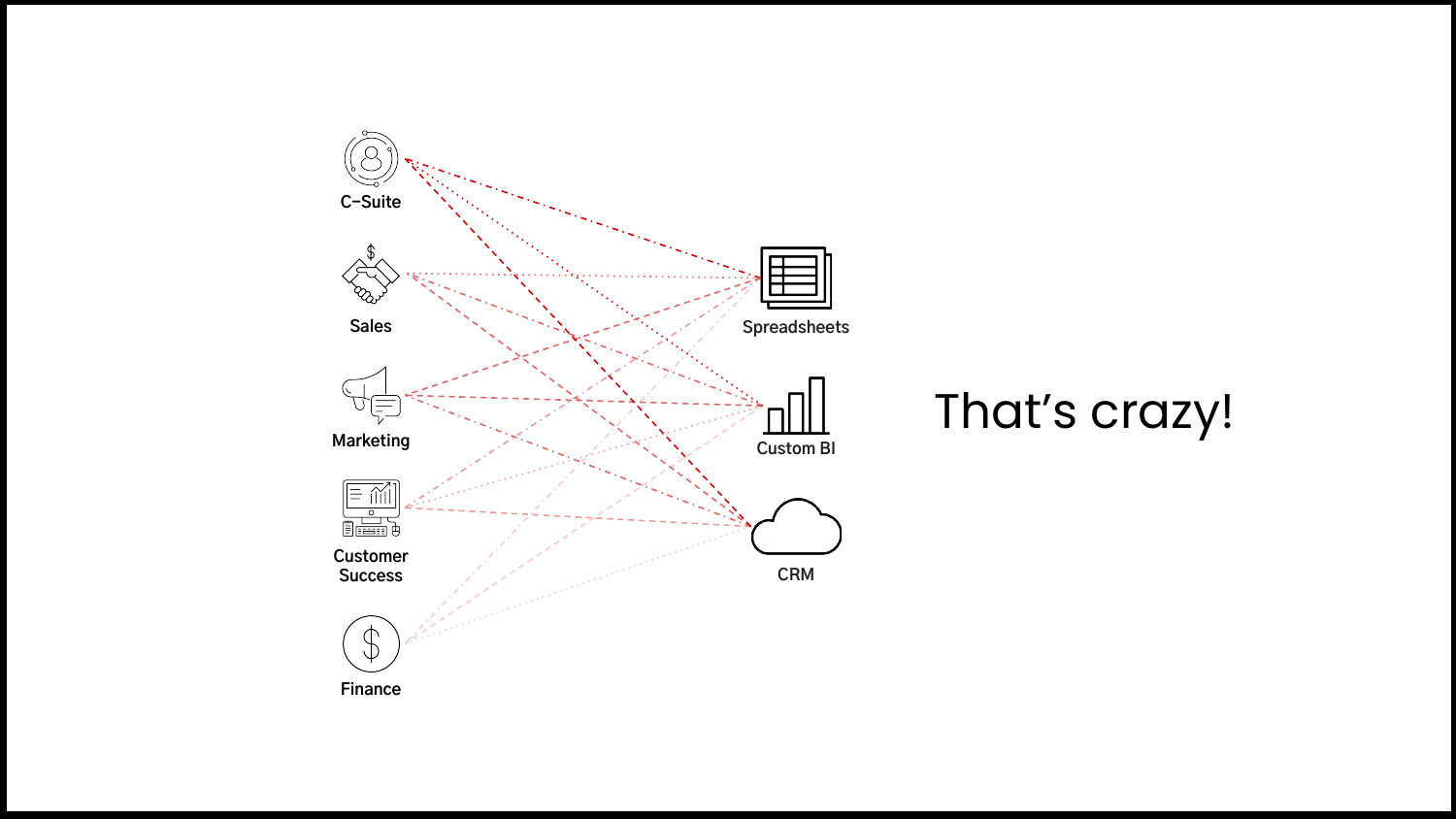# It's crazy that there's no enterprise system to run Revenue.

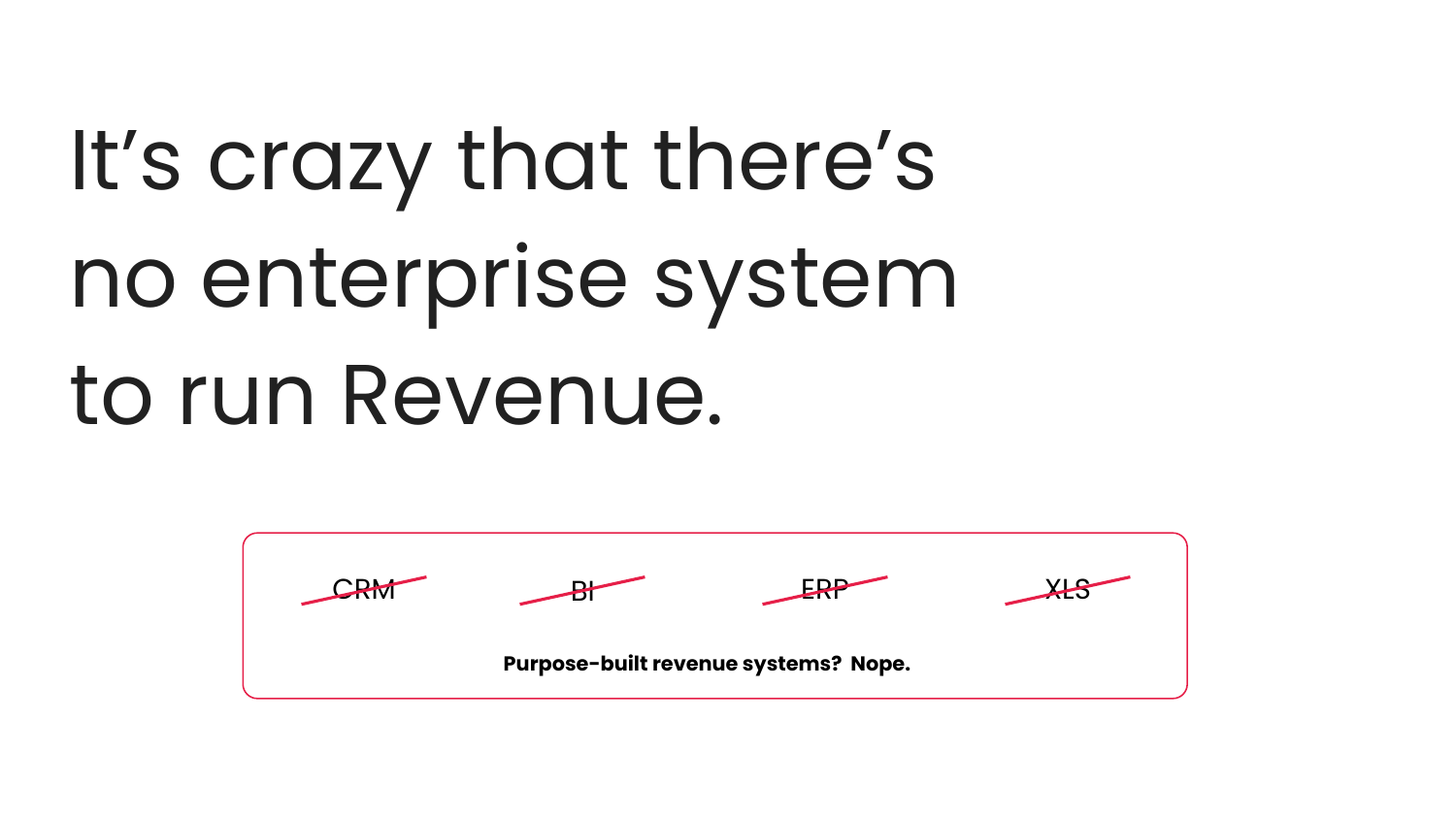# This has created the biggest problem hiding in plain sight.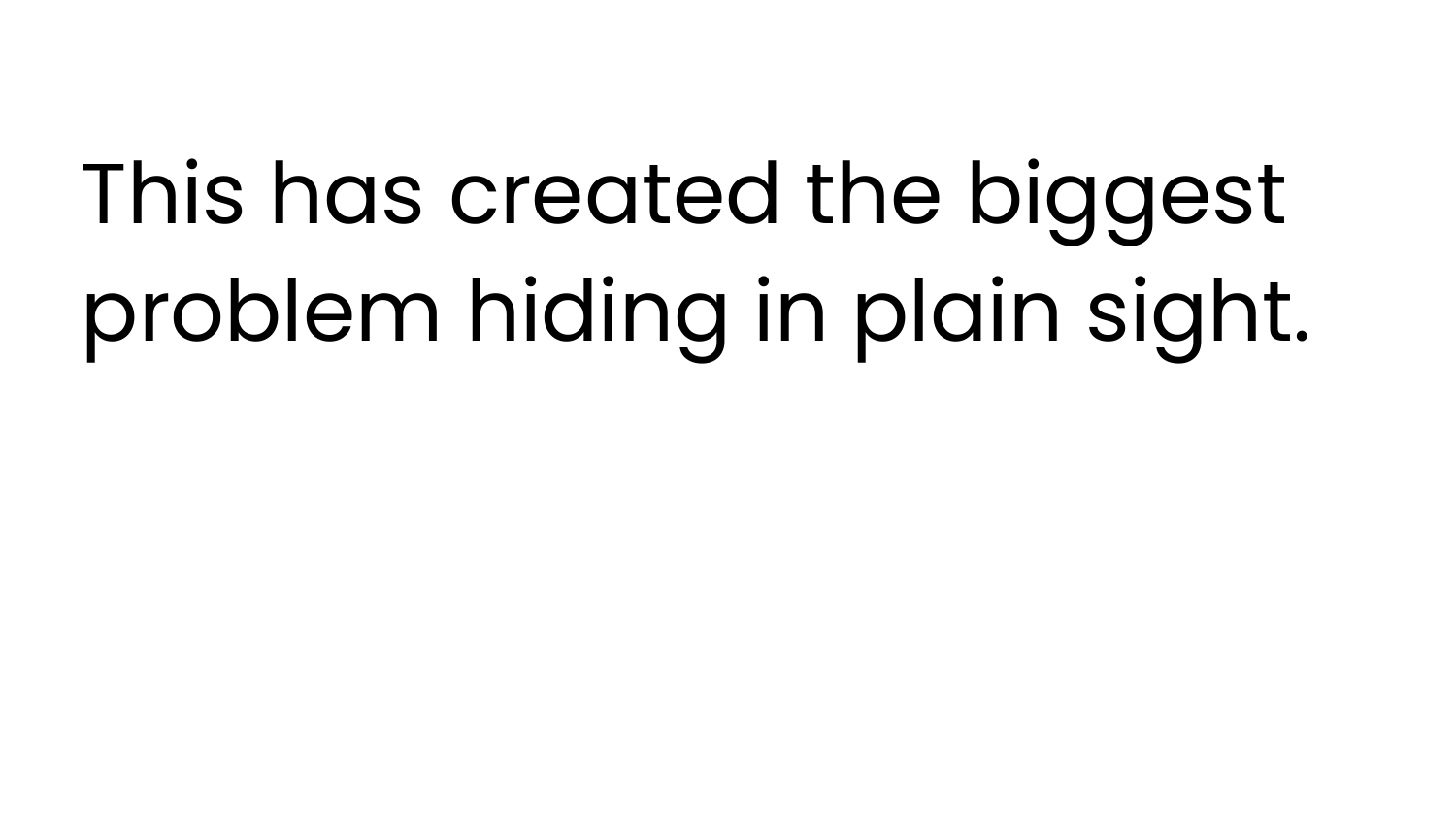#### Revenue Leak.

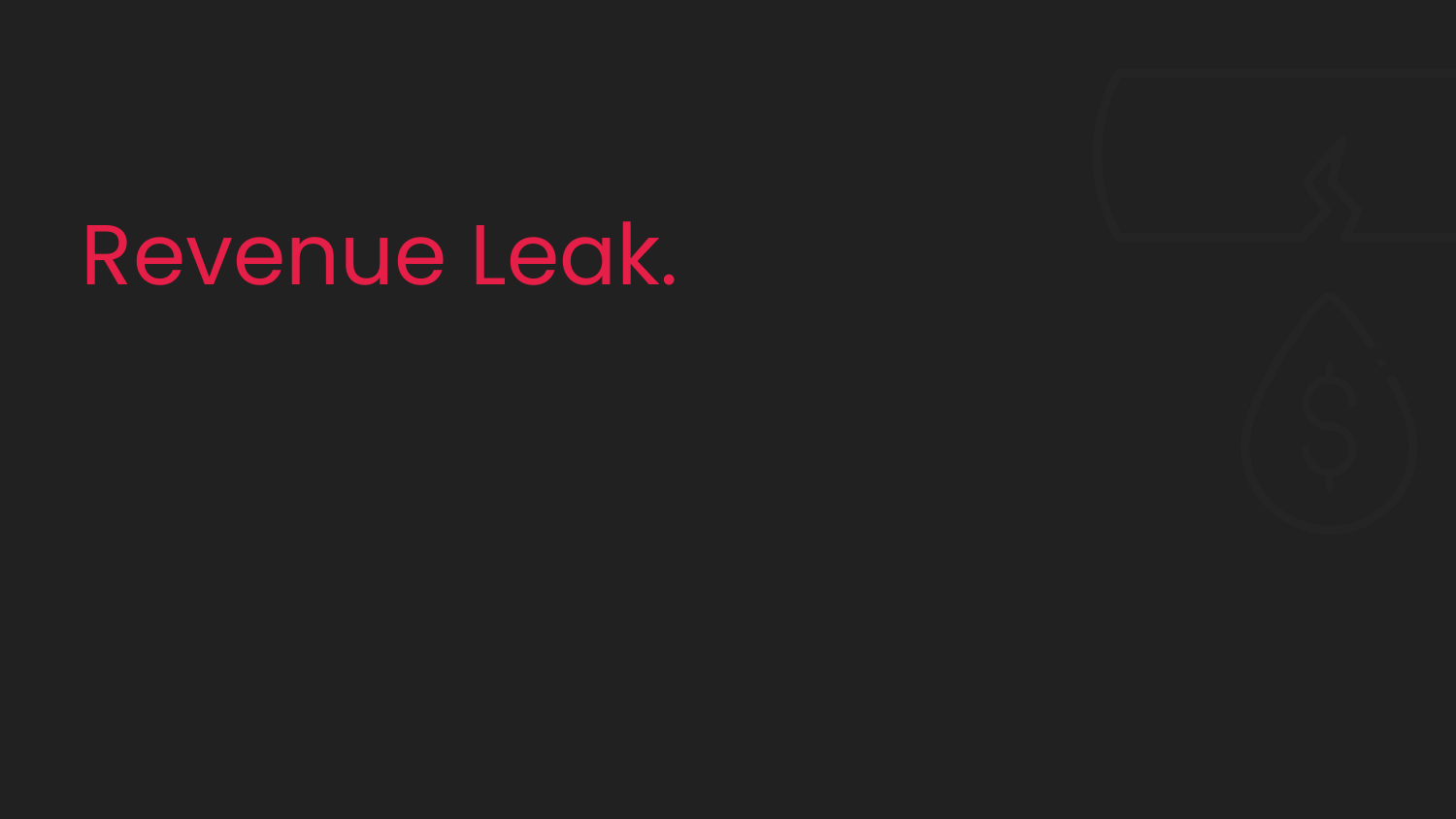Revenue Leak is the loss of revenue due to breakdowns in the revenue process.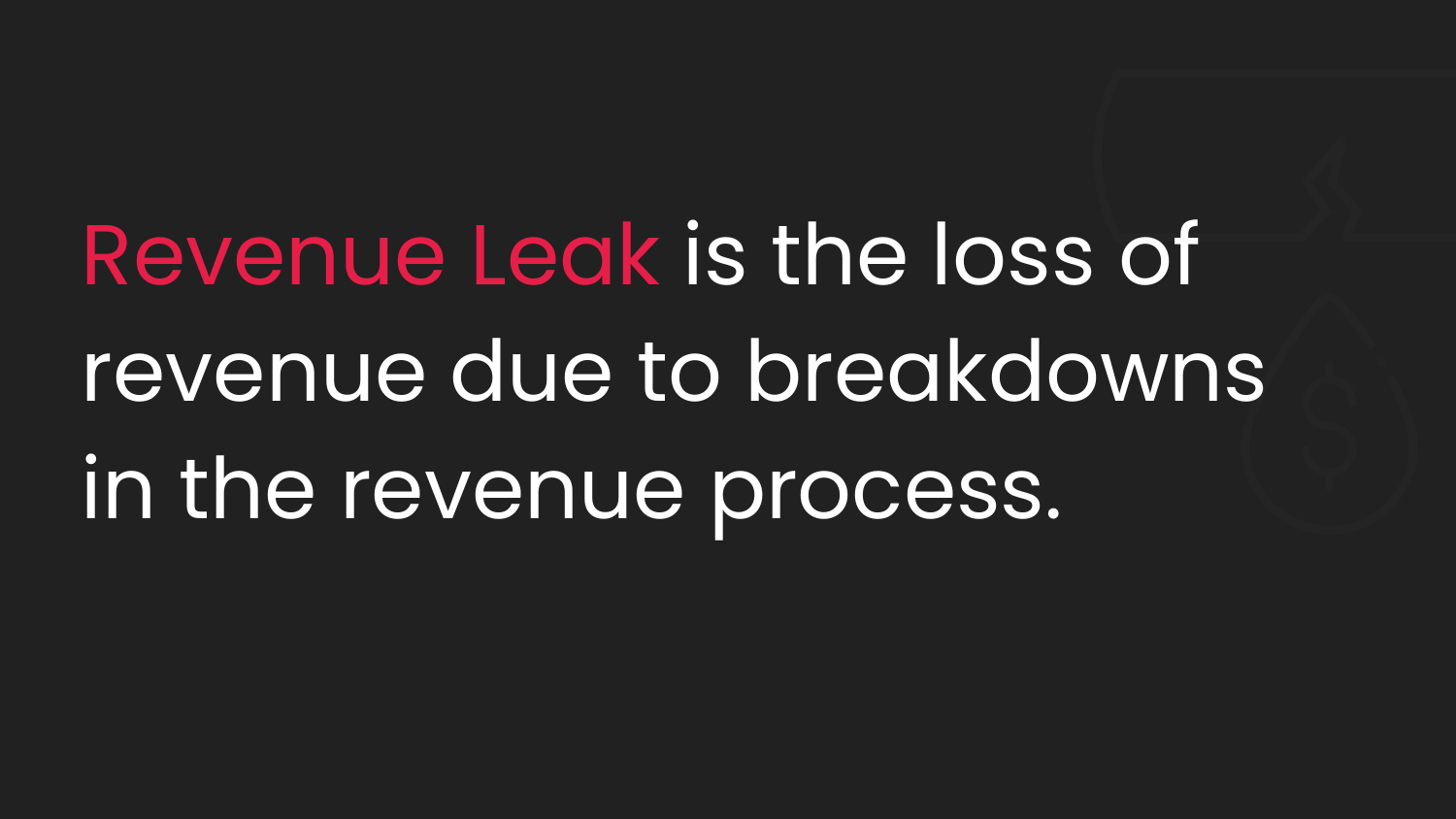#### Revenue Leak Has Material Ramifications

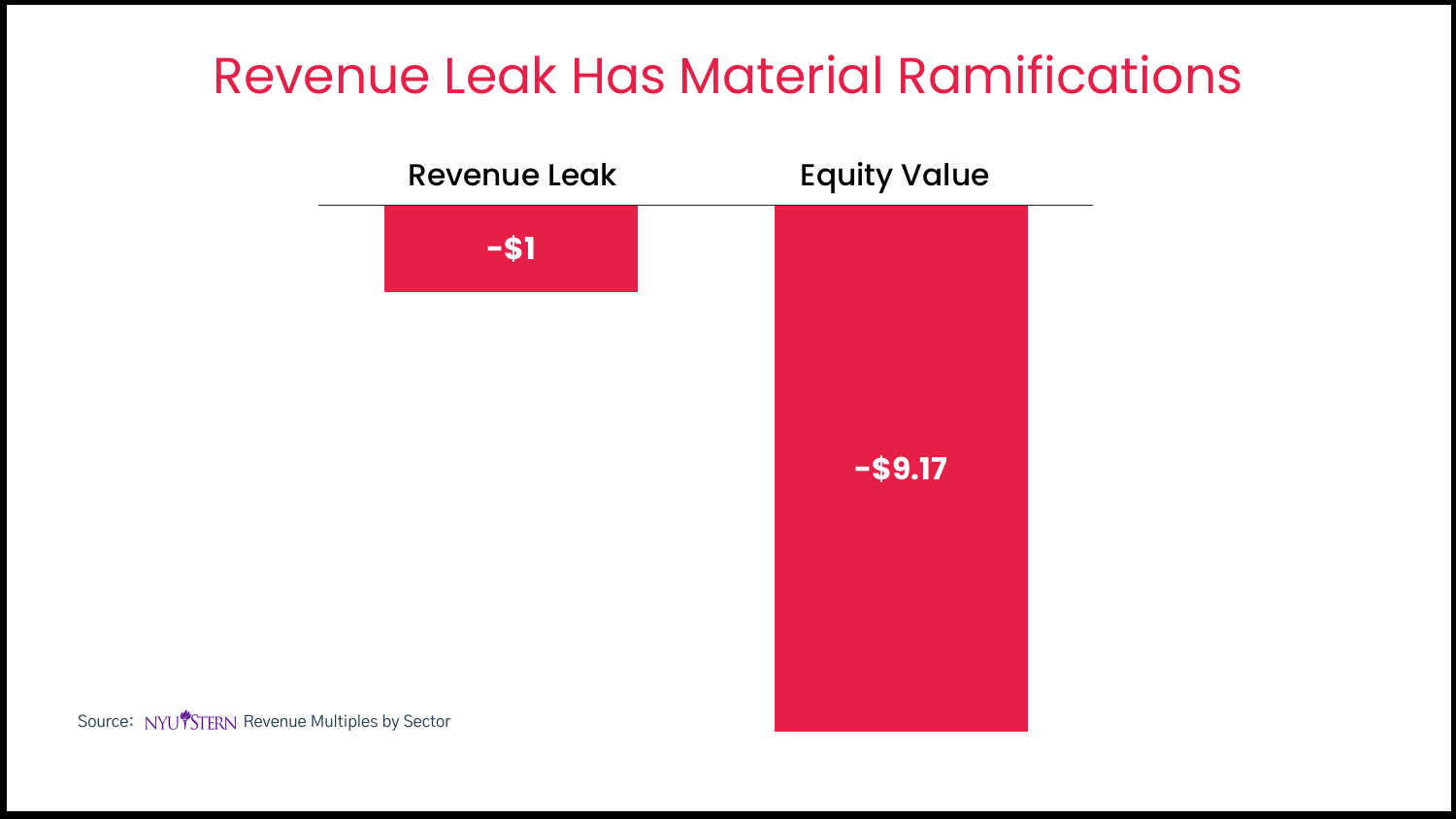

of a company's revenue is lost due to

Revenue Leak

\*Clari Labs, 2022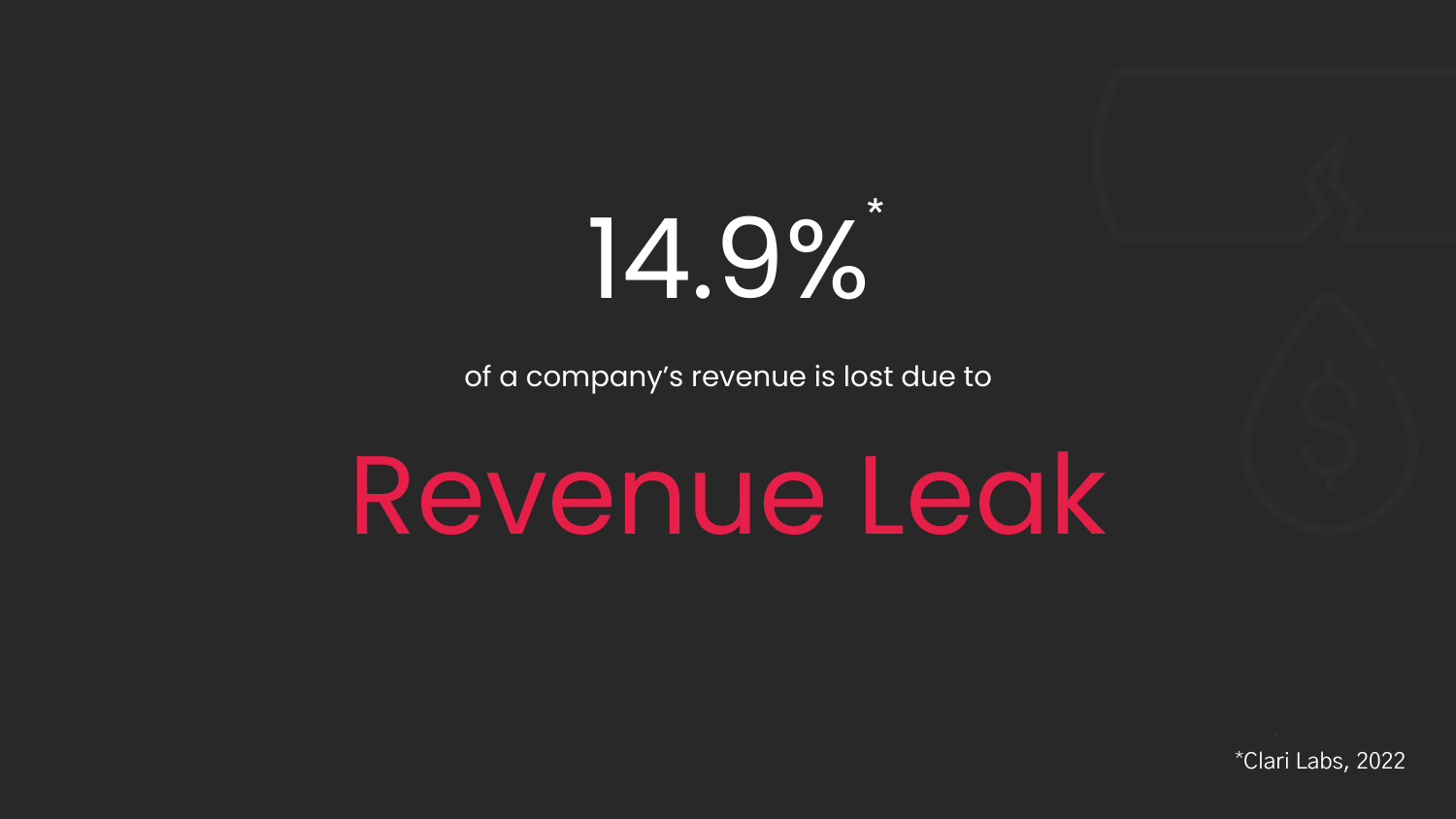

in economic value is destroyed each year by

### Revenue Leak

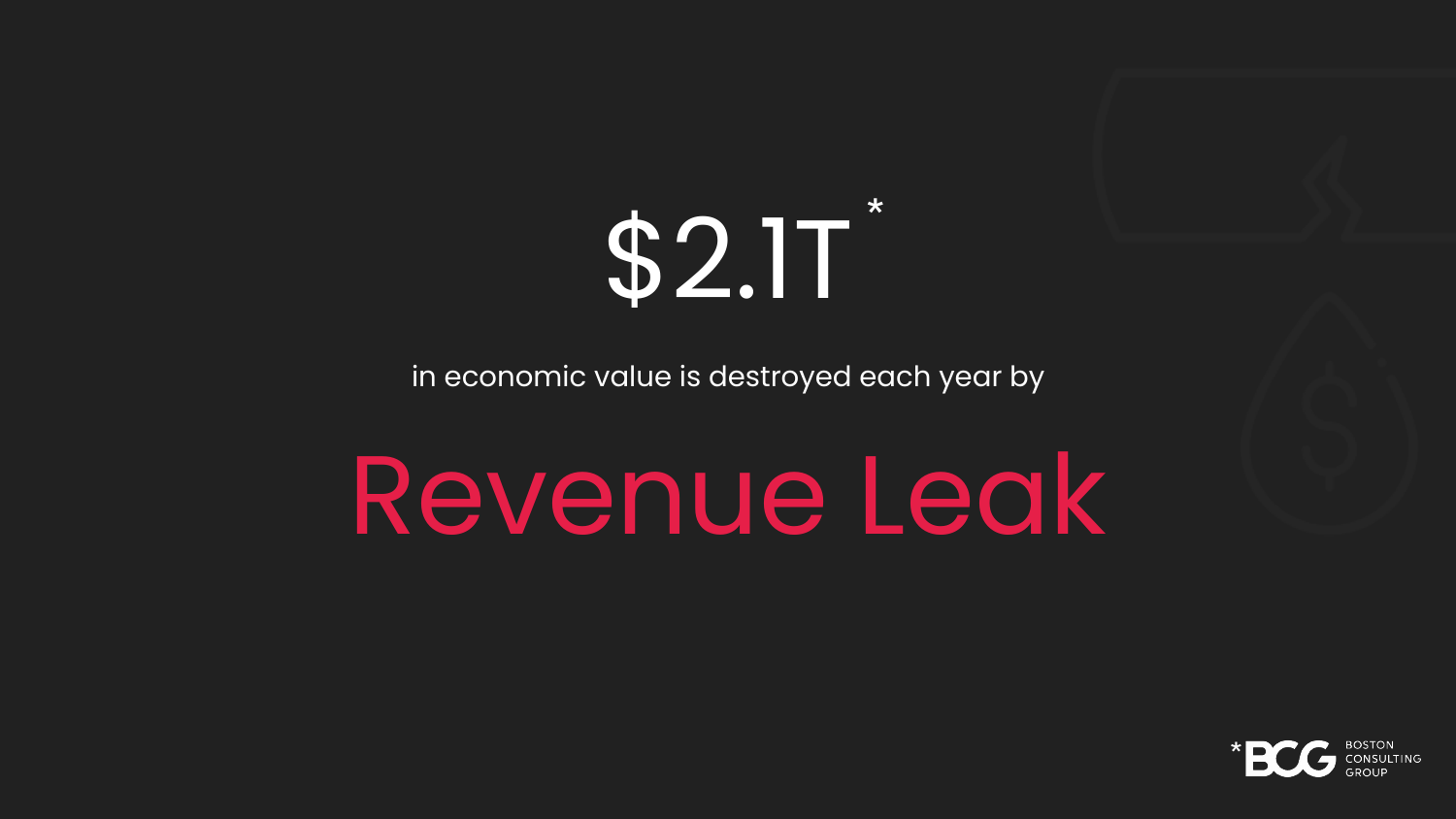Solving Revenue Leak is the smartest way to bolster your company, and come out stronger.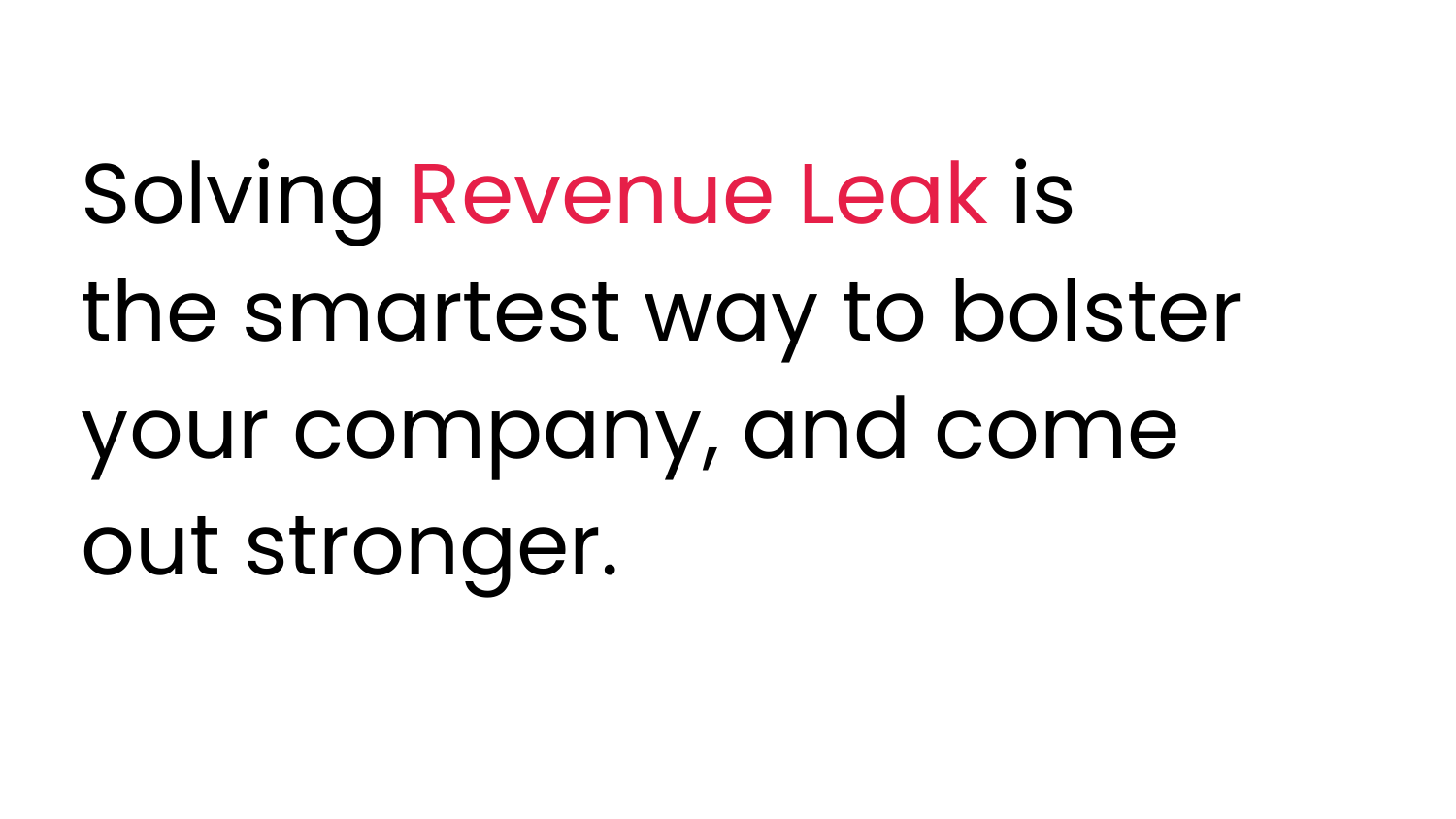# Revenue Leak



today tomorrow

# Revenue Precision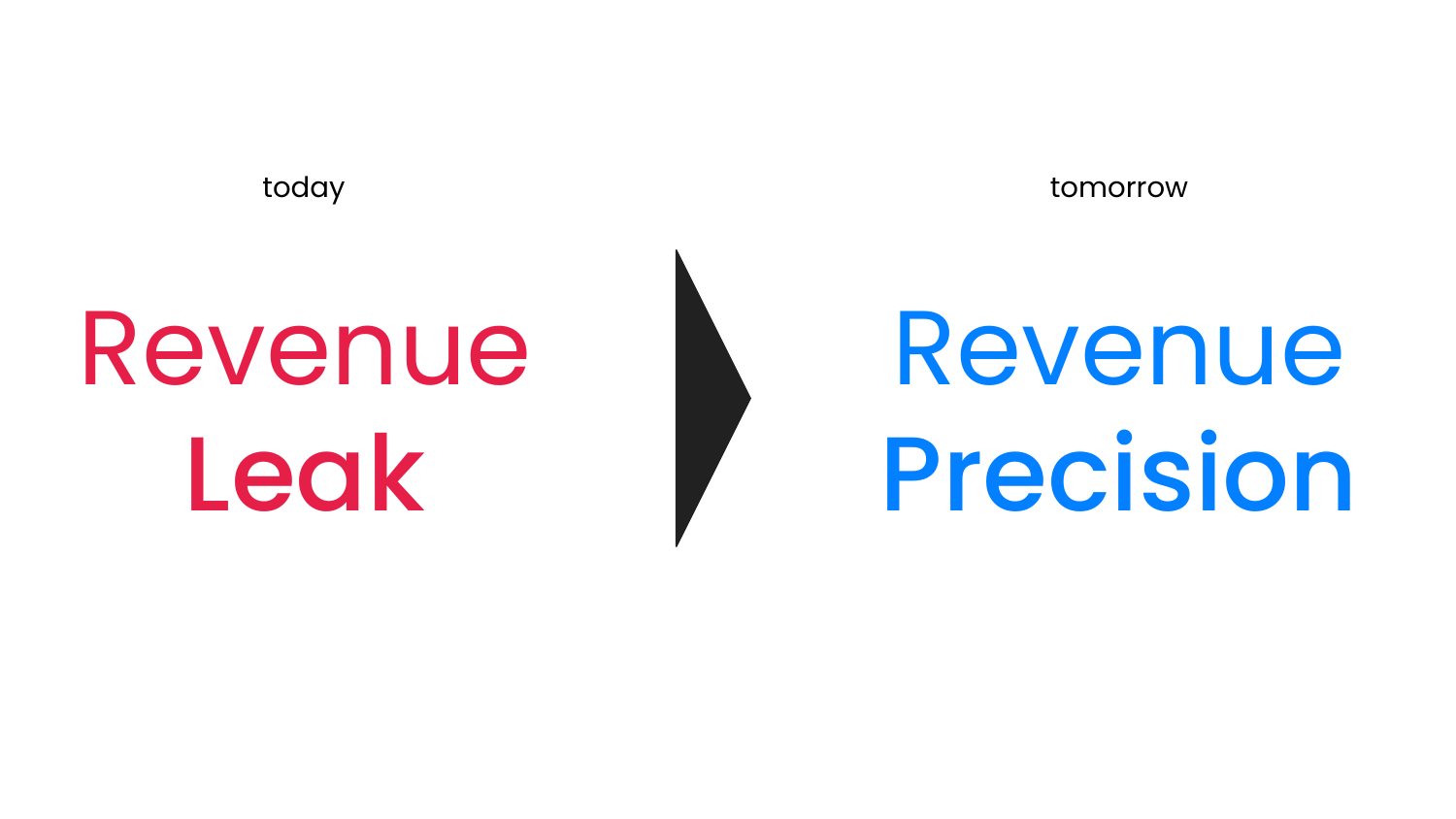# Revenue Precision is the full capture of revenue predictably and repeatedly.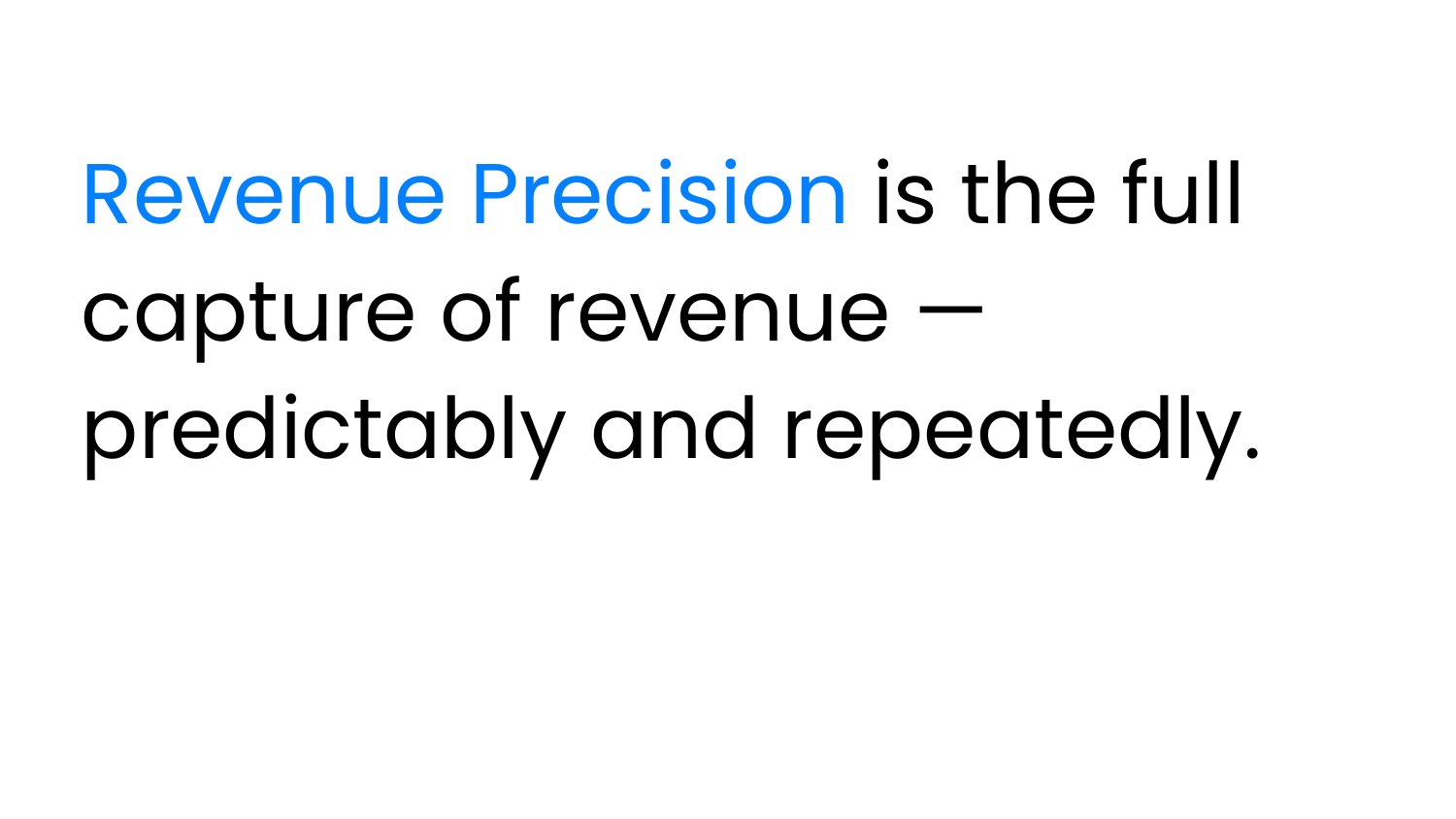#### From today's nightmare\*



\* According to a Clari Labs survey in May of 2022 across 2,000+ companies in various industries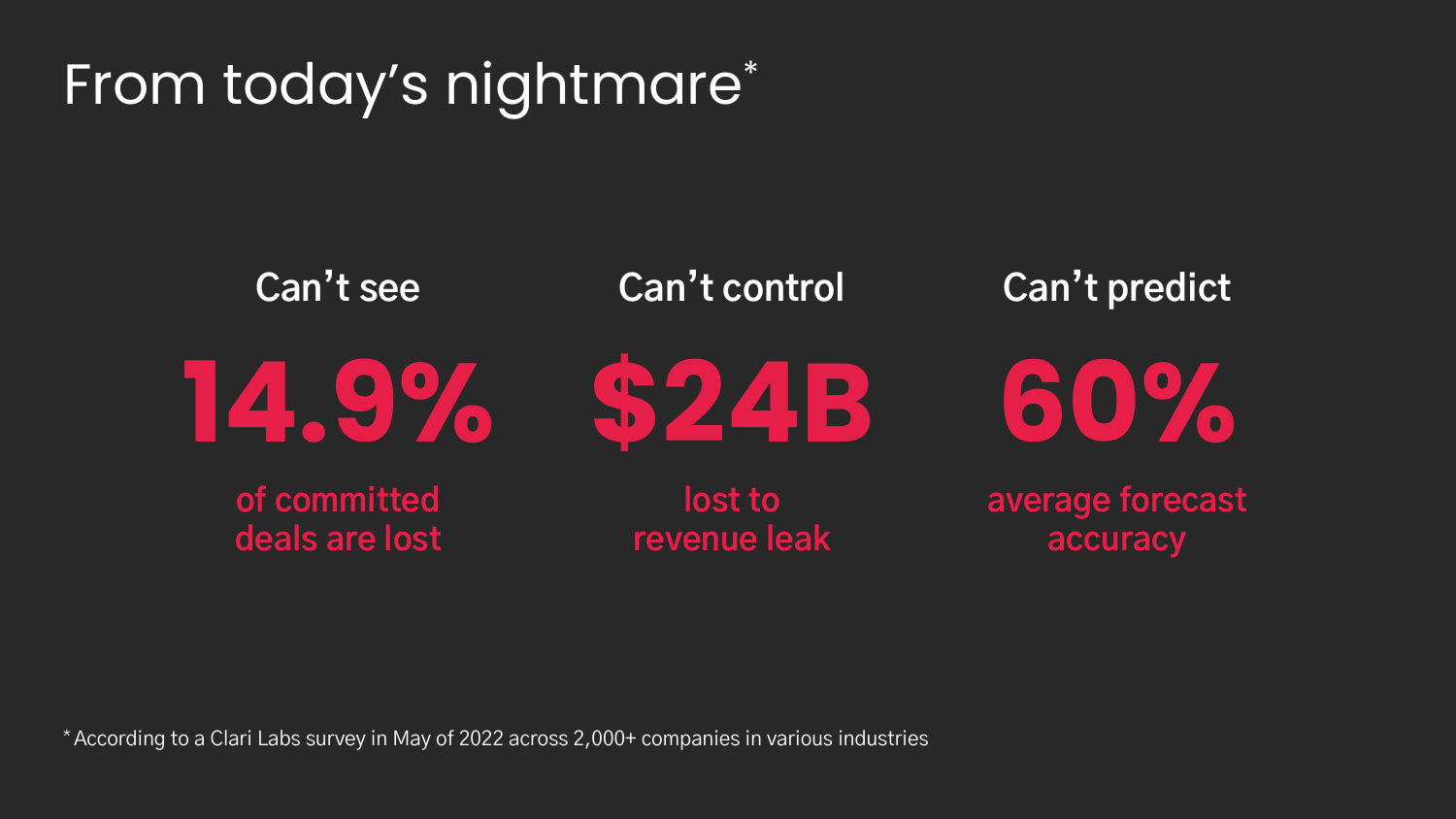#### To tomorrow's dream\*



**win rates**

**revenue capture**

**forecast accuracy in week 2**

\* According to a Clari Labs survey in May of 2022 across 2,000+ companies in various industries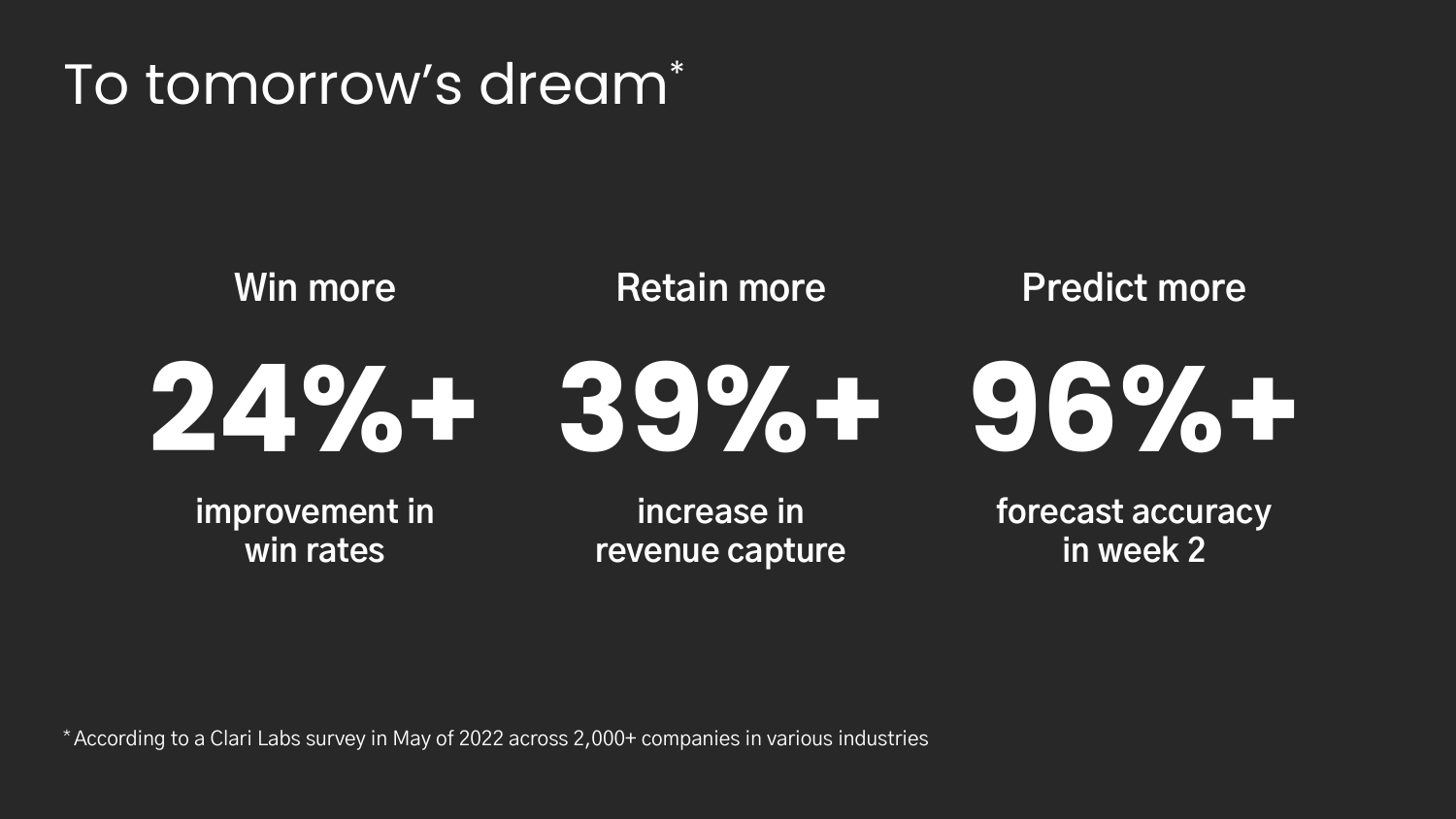To go from Revenue Leak to Revenue Precision,

requires a strategy of…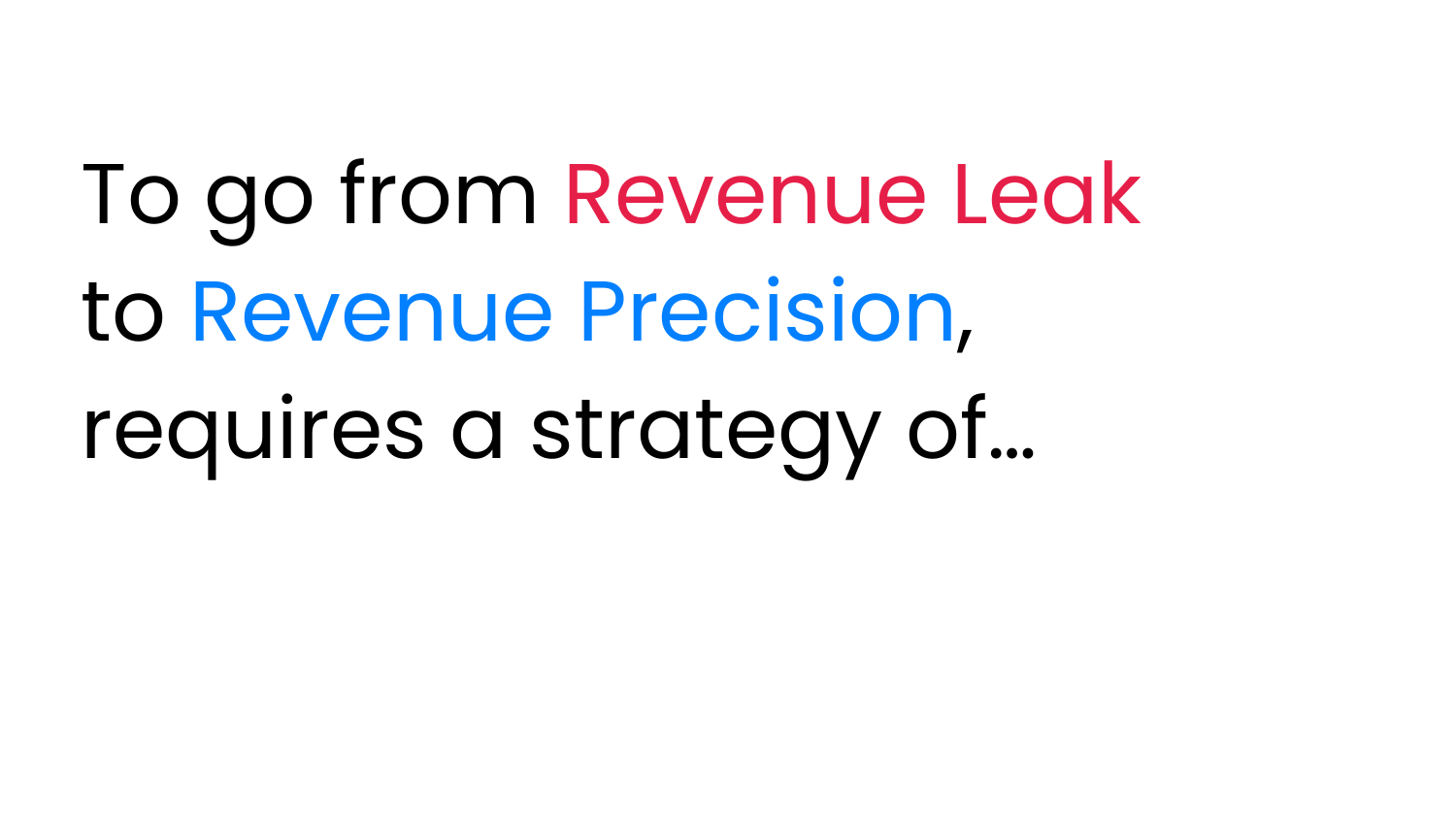#### **RevCG**

#### Revenue Collaboration & Governance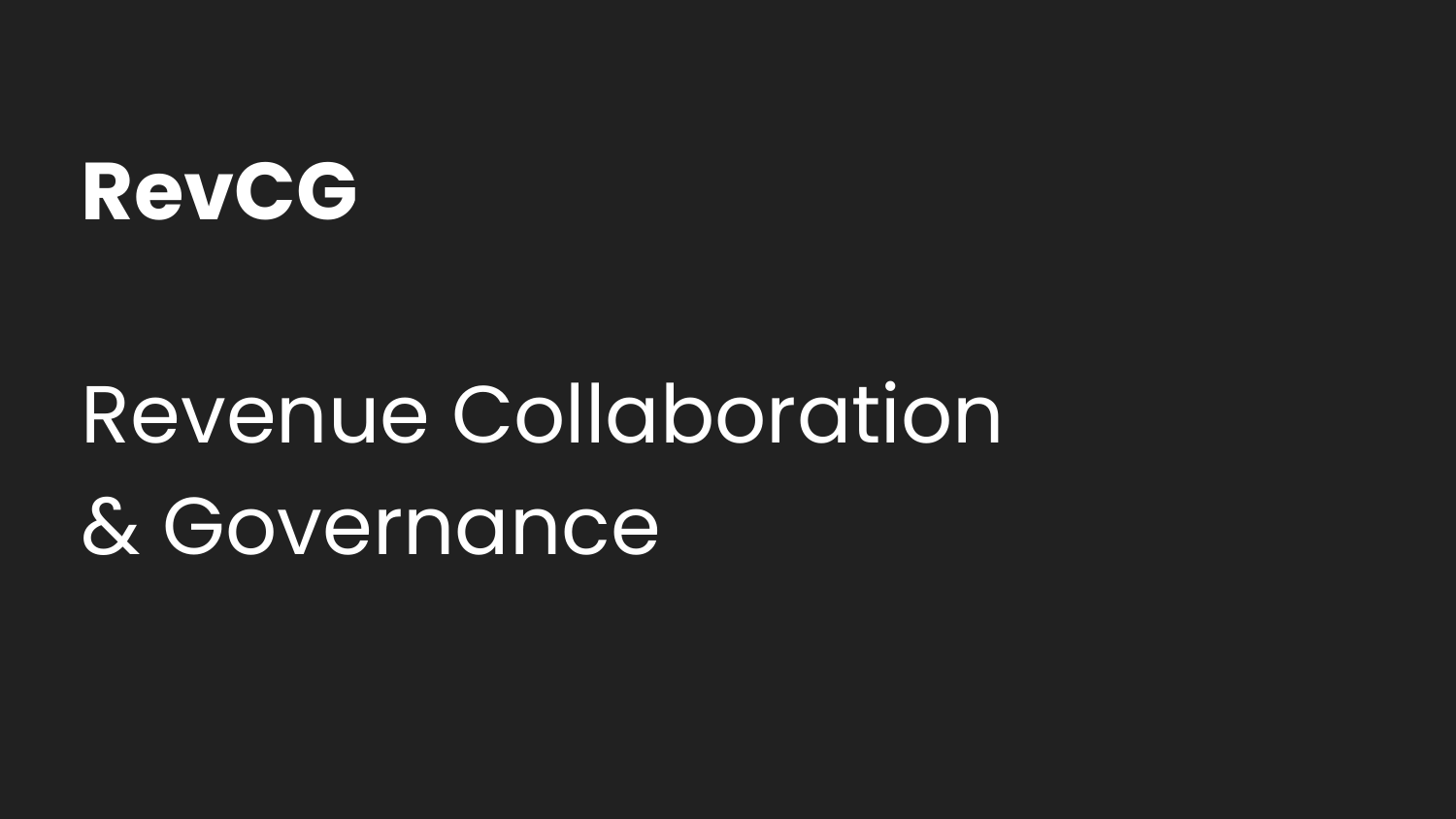#### **RevCG**

#### Purpose-built to run Revenue.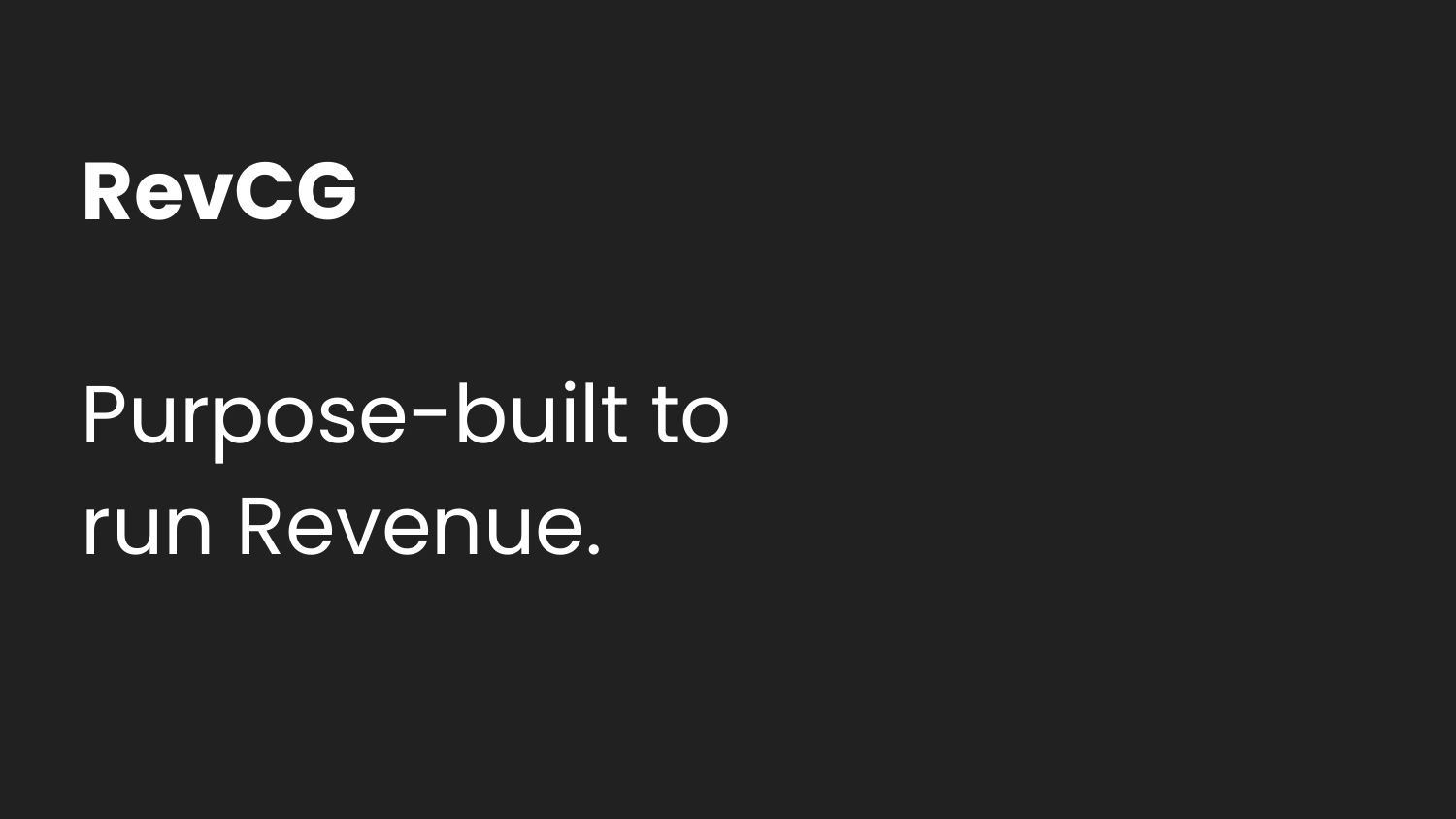

#### Collaboration

How you **run** Revenue



How you **control** Revenue

**Customer** 

**Marketing**

**Success**



**Finance**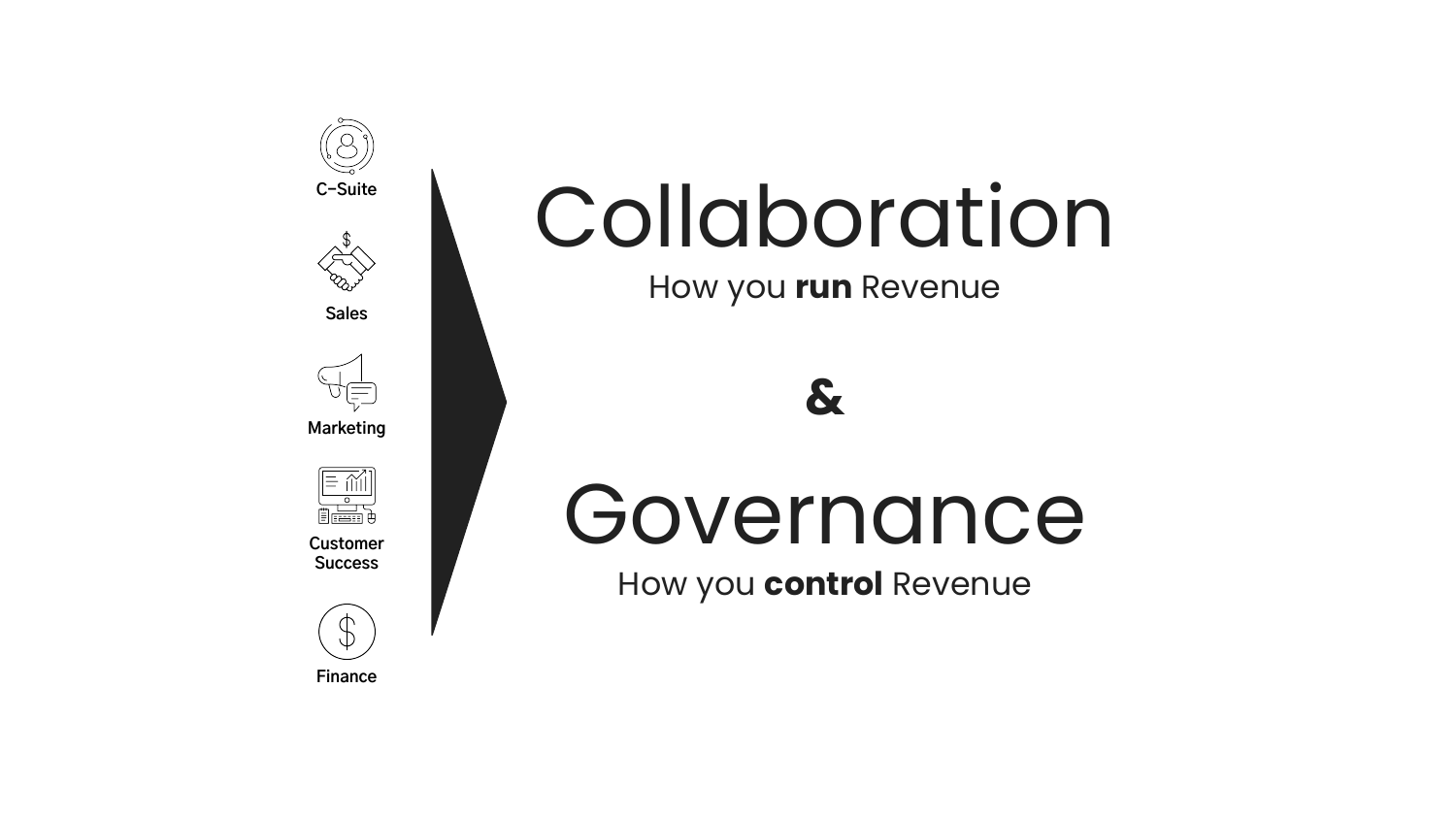# RevCG is the strategy to protect Revenue in a downturn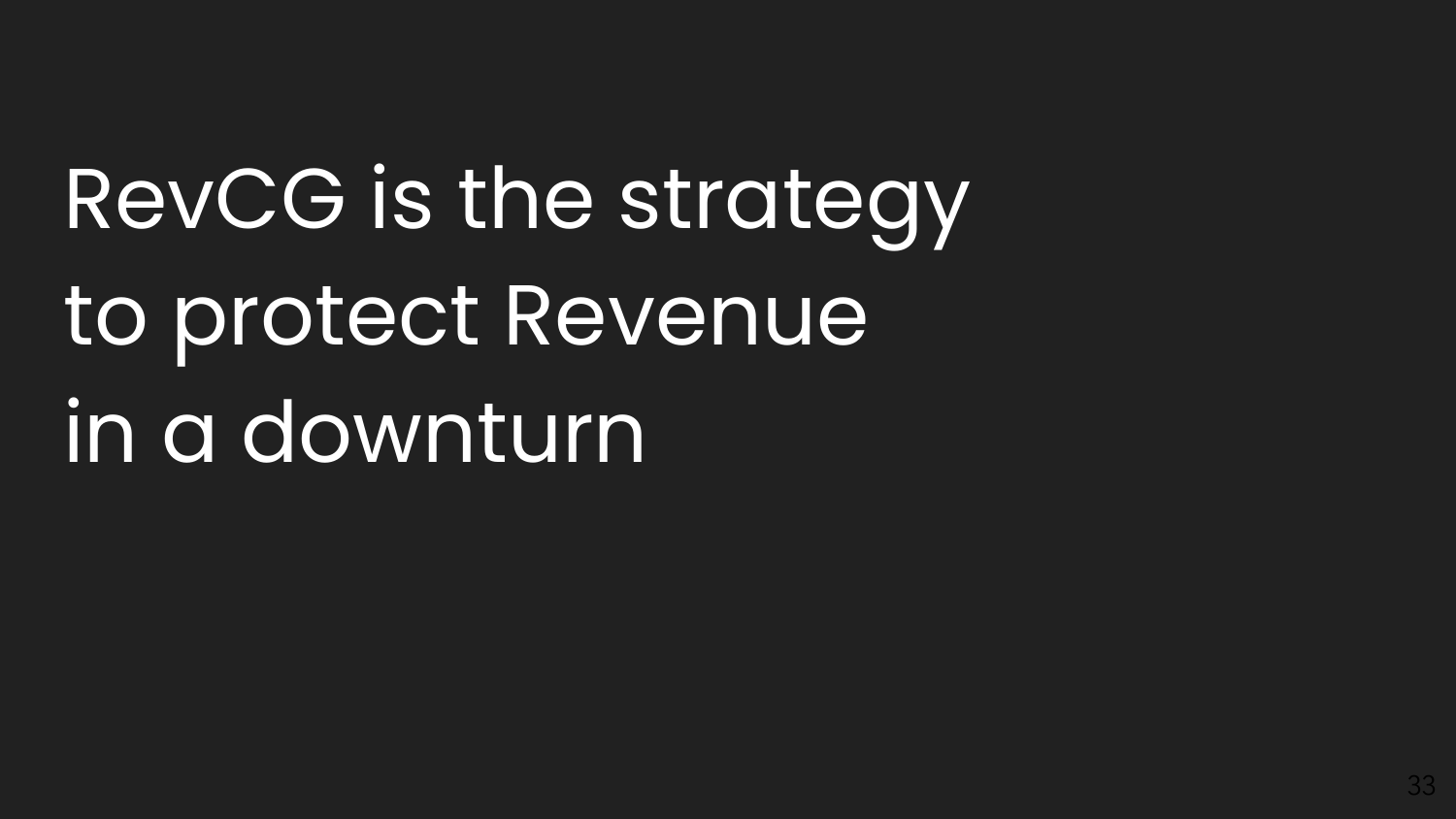### RevCG activates all revenue-critical employees.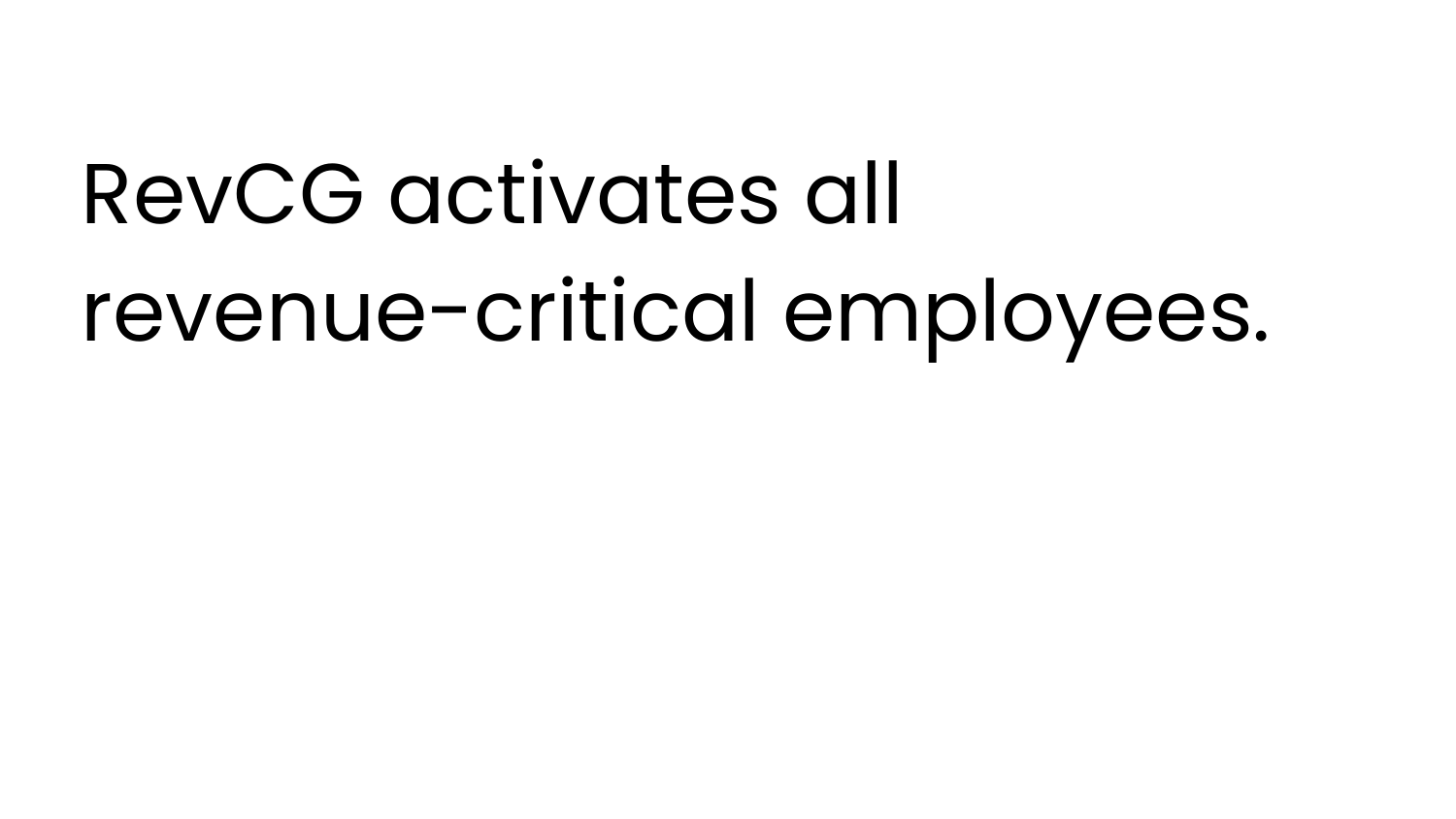# RevCG runs Revenue like a process.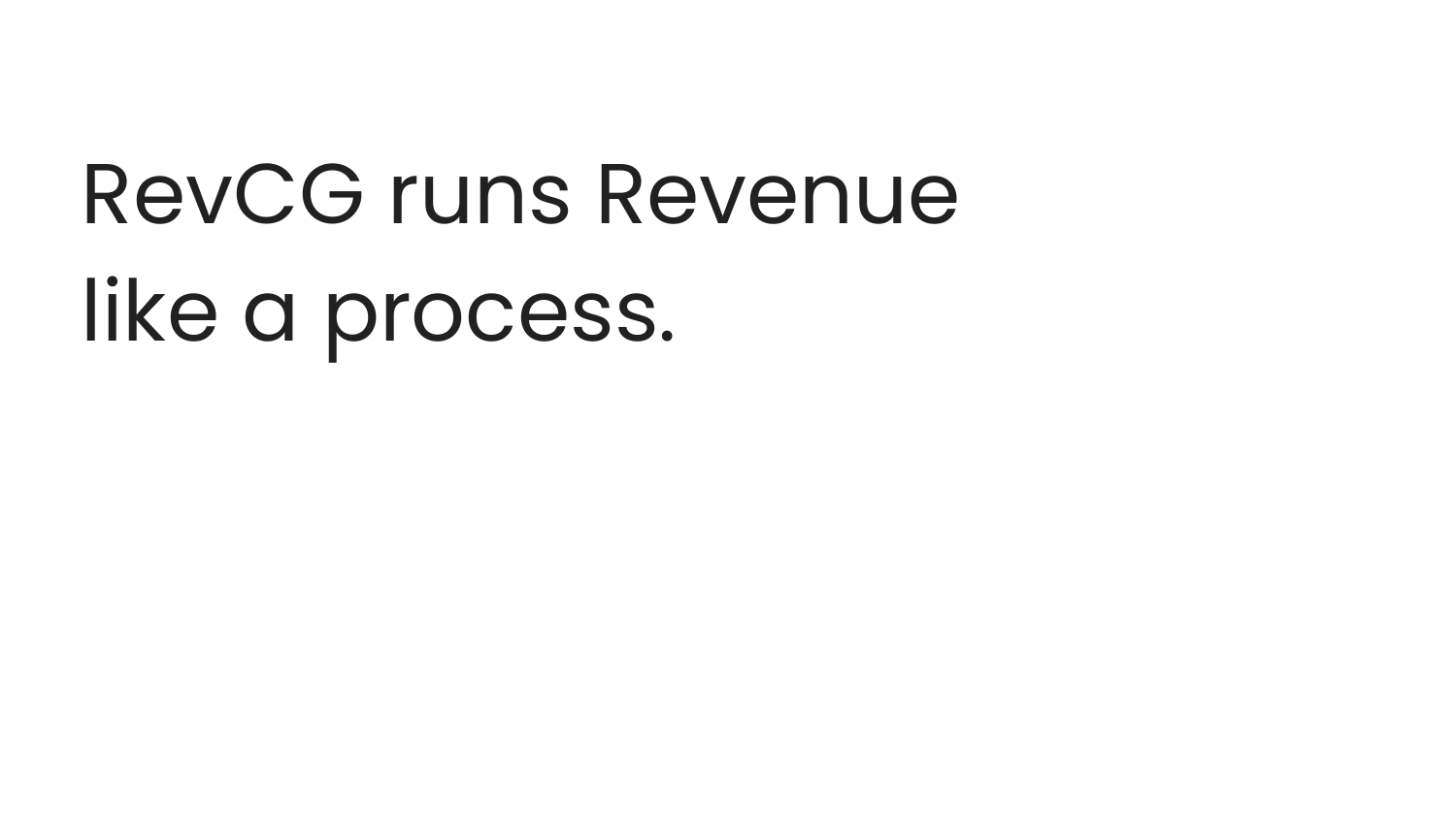## RevCG is how you emerge from the downturn stronger.

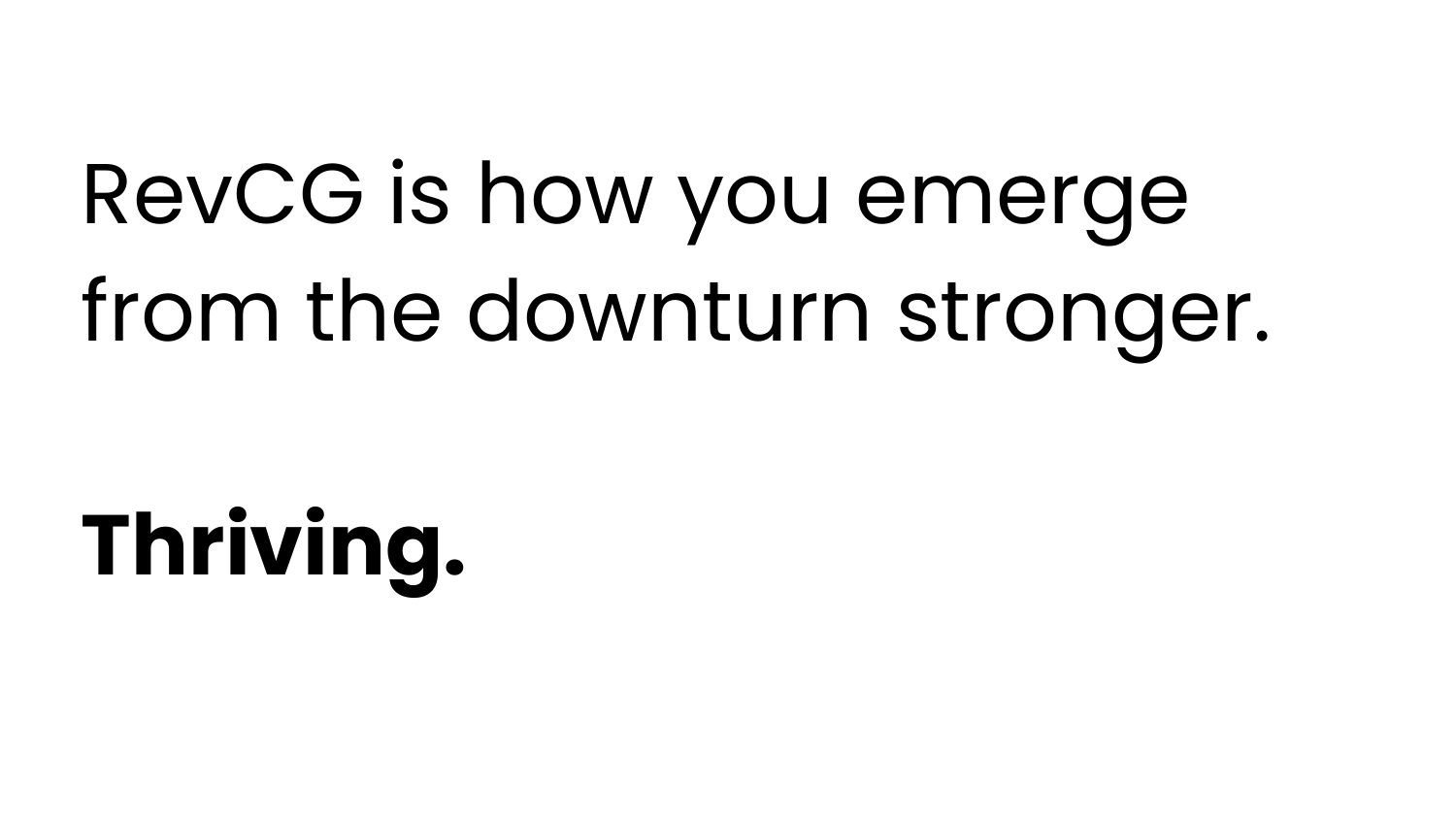# RevCG answers the most important question in business.